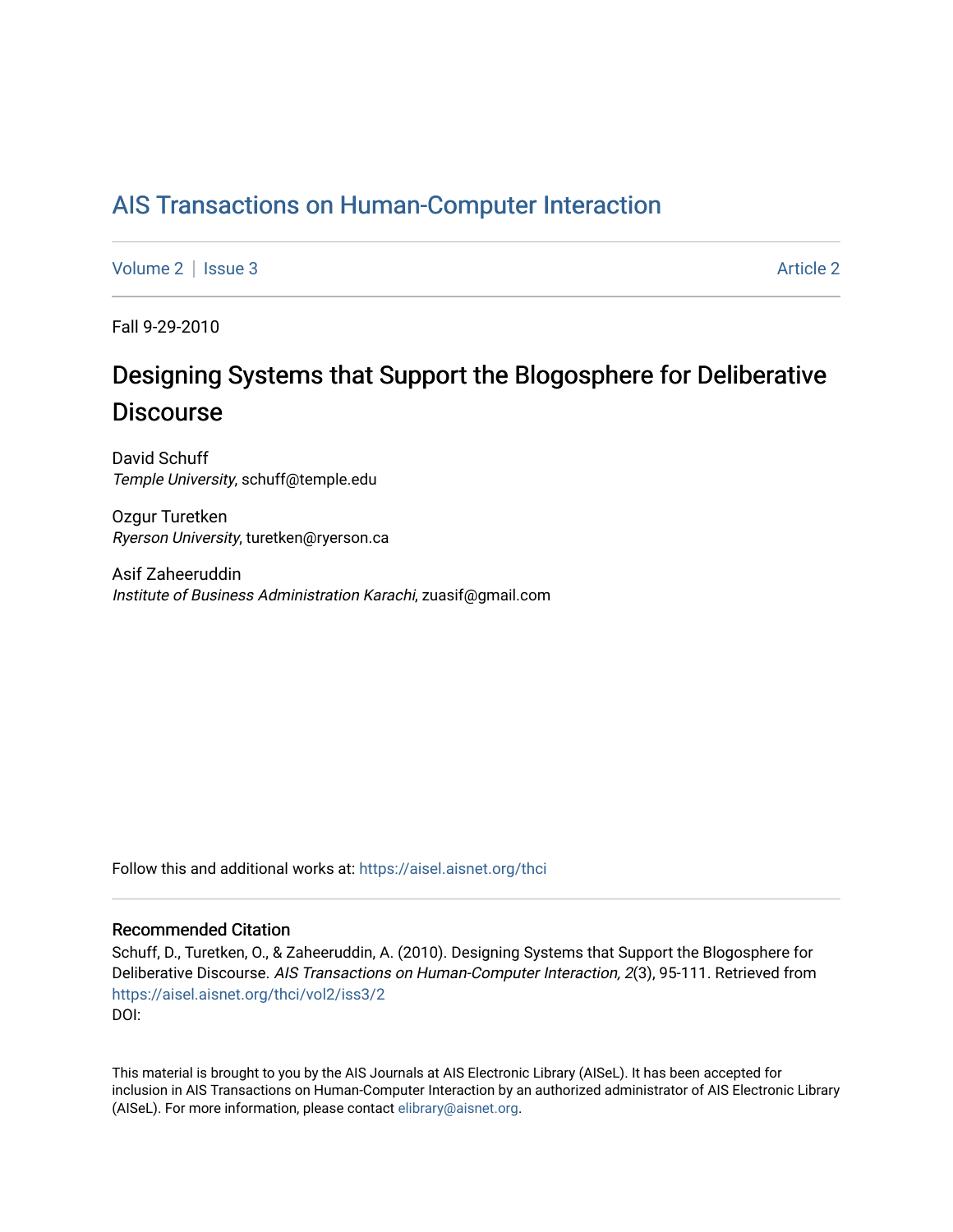

# Transactions on Human-Computer Interaction

THCI

**Issues and Opinions**

**Designing Systems that Support the Blogosphere for Deliberative Discourse**

> **David Schuff** schuff@temple.edu Temple University

**Ozgur Turetken** turetken@ryerson.ca Ryerson University

**Zaheeruddin Asif** Institute of Business Administration Karachi zuasif@gmail.com

**Abstract**

Web 2.0 has great potential to serve as a public sphere (Habermas, 1974; Habermas, 1989) – a distributed arena of voices where all who want to do so can participate. A well-functioning public sphere is important for pluralistic decision-making at many levels, ranging from small organizations to society at large. In this paper, we analyze the capability of the blogosphere in its current form to support such a role. This analysis leads to the identification of the principal issues that prevent the blogosphere from realizing its full potential as a public sphere. Most significantly, we propose that the sheer volume of content overwhelms blog readers, forcing them to restrict themselves to only a small subset of valuable content. This ultimately reduces their level of informedness. Based on past research on managing discourse, we propose four design artifacts that would alleviate these issues: a communal repository, textual clustering, visual cues, and a participation facility for blog users. We present a prototype system, called FeedWiz, which implements several of these design artifacts. Based on this initial design, we formulate a research agenda for the creation of new tools that effectively harness the potential of the growing body of user-generated content in the blogosphere and beyond.

**Keywords**: Web 2.0, blogosphere, deliberative discourse, text clustering, interface design

Lorne Olfman was the accepting Senior Editor. This article was submitted on 3/23/2010 and accepted on 7/23/2010. It was with the authors 4 weeks and 6 days for 2 revisions.

Schuff, D., O. Turetken, and Z. Asif (2010) "Designing Systems that Support the Blogosphere for Deliberative Discourse," A*IS Transactions on Human-Computer Interaction*, (2) 3, pp. 95-111.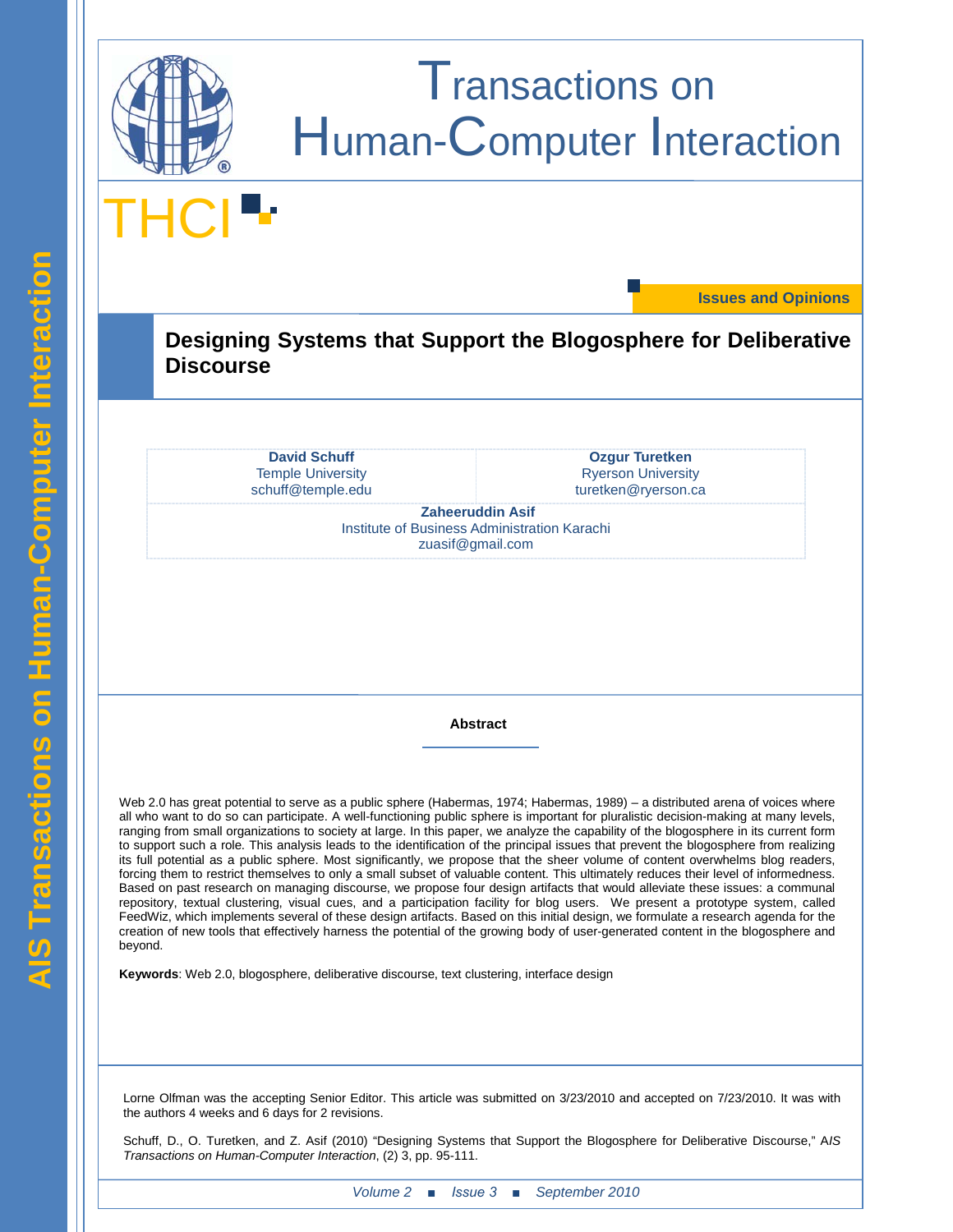## **WEB 2.0 AND THE PERILS OF SELF-PUBLISHING**

Web-based collaborative applications commonly known as "Web 2.0" (O'Reilly, 2005) have been changing the way individuals interact with each other and the public at large. These applications have changed the communication paradigm from a one-to-many to a many-to-many format. Web 2.0 , at its core, is a mechanism for self-publishing user-generated content (Cayzer, 2004), which can be in various forms ranging from online video (e.g., YouTube, Google Video, MetaCafe) to text-based content (e.g., Blogger.com, WordPress, Wikipedia). The intended audience of information shared in Web 2.0 also varies greatly, from narrowly focused content to information intended for a much broader audience. For example, social networking sites such as Facebook and MySpace provide mechanisms for users to share information about themselves with unique and limited networks of individuals. In addition to this kind of "narrowcasting," using Web 2.0 to broadcast to a broader audience is also common. Users of Twitter can publish brief, public "microblog" entries regarding what they are doing at any point in time. Another example is user-created posts sharing reactions to news stories on CNN.com.

Within its many applications, one of the most visible and established components of Web 2.0 is the weblog (or "blog"). The term "blog" is commonly used to describe a web site where an individual (typically the owner or the "main author" of the site) or a group of individuals write about a variety of topics such as the details of their daily lives or their reactions to ongoing world events. New technologies have made it very easy for users of all skill levels, even novices, to add their voices to a publicly shared platform and elicit feedback from a broad audience of readers. This feature has generated an arena for public discourse and set the blog apart from previous incarnations of the personal web page.

It is this interactivity that has made blogging a popular alternative to traditional media for public discourse, so much so that it is a common opinion among many media professionals that the recent decline in traditional newspaper readership is strongly related to the rising popularity of the blogosphere (the entire collection of blogs) and social media. Though this might be the most noticeable (and to many, the most worrisome) consequence of the changing dynamics in media, the pervasiveness of the blog medium manifests itself in other domains as well. For example, sites such Engadget.com and Macrumors.com discuss new consumer technology products, Consumerist.com is a "grassroots" consumer advocacy site, and Lifehacker.com has emerged as a technology-focused site providing "do-ityourself" tips. Many corporations, such as Dell, Toyota, and Southwest Airlines, also use blogs to communicate with their customers regarding new products and initiatives.

Despite these examples, much of the discourse in the blogosphere is political in nature. According to a 2006 report published by the Pew Internet & American Life Project (Lenhart and Fox, 2006), 11% of blogs have a political focus, making the popularity of political blogs second only to blogs focusing on bloggers themselves. A 2008 survey by Technorati (White, 2009), the leading search engine in the blogosphere, found that 35% of bloggers reported that they write about politics. eTalkingHead.com's directory of politically-oriented blogs[1](#page-16-0) now contains over 500 entries from a variety of points of view. Many political campaigns have started using blogs as a method of communicating with their audience. In the United States, both the Democratic and the Republican parties use blogs as a key component of their communication strategy.

Given this broad reach and the wide variety of blog content, the forum created by the expansion of the blogosphere has the unique potential to support the notion of the "public sphere" as described by Habermas (1974, 1989) as a distributed arena of voices where all who want to do so can participate. The public sphere is important to society in many ways. Habermas contends that an effective public sphere is essential to a well-functioning democracy, and is a critical component to the notion of "deliberative discourse," where public deliberation among an informed citizenry is the key phase of political decision-making. While this is the most discussed aspect of deliberative discourse, the concepts of public sphere and deliberative discourse are relevant in other contexts such as an organization or a small segment of society (Asif and Klein, 2009). Research on organizational behavior has long identified the importance of "consensus" in organizational decision-making. According to Kraus (1984), "consensus does not mean that everyone in the organization agrees on a particular outcome. It does mean that everyone has been involved in the process …" (p. 138). He also goes on to argue that consensus is a critical value for organizations because it leads to better quality decisions, and the possible consequences of non-consensus decisions are disgruntlement, disobedience, and even sabotage from those who do not agree with the outcome. McBurney and Parsons (2000) echo these claims, pointing out that deliberation legitimizes the decision-making process – people are more willing to accept decisions made through deliberation whether or not they agree with the decision itself. This idea has already led a number of organizations to adopt intra-organizational blogging as a mode of internal communication (Dearing and Taylor, 2008).

In his book The Assault on Reason, Al Gore (2007) notes that "there is no inherent limitation on the number of entryways to the public forum as it exists on the Internet" (p. 262). He contrasts the Internet with television as a broadcast mechanism by pointing out that television is a one-way medium with high entry barriers, while the Internet and Web 2.0 are two-way media with "low entry barriers" (p. 260). Gore believes that the Internet has the potential to become a "marketplace of ideas" because of its high degree of decentralization among content producers and its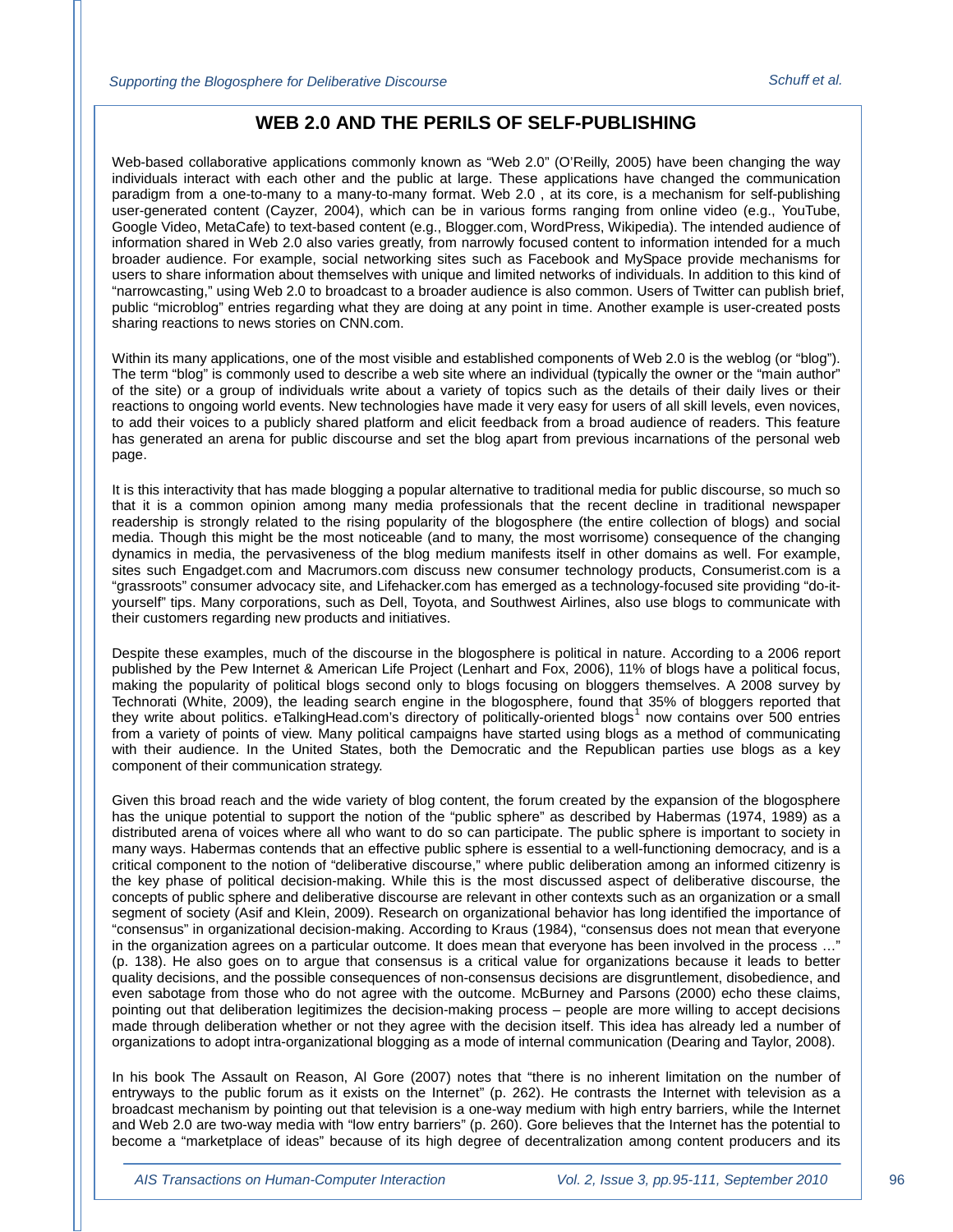asynchronous, on-demand nature.

Recognizing the importance of deliberative discourse and the blogosphere's potential to facilitate it (Klein and Huynh, 2004), our goal in this paper is to demonstrate how the current state of the blogosphere falls short of its potential to serve as a true public sphere, and how we must design tools that make better use of the blogosphere's vast content in supporting deliberative discourse. We draw upon Habermas' (1996) requirements for public debate and Habermasian critical discourse analysis (Cukier et al., 2009) to formulate guidelines for the design of such tools.

While social media encompasses more than the blogosphere, the blogosphere is the focus of this paper for a number of reasons. The blogosphere is arguably the best-established Web 2.0 space for public discourse; therefore, it is a natural starting point to study Web 2.0 phenomena related to public discourse. Furthermore, many of our observations and postulations about the blogosphere apply to similar emerging Web 2.0 applications (such as Twitter) as well. Finally, it is our observation that with the amount of available material in the blogosphere, it has already become a mainstream and critical part of daily political and social interaction.

The remainder of this paper is organized as follows. First, we discuss how the blogosphere can serve (or fall short of serving) as a type of "public sphere" as defined by Habermas. Then, we discuss the problems associated with the proliferation of content brought about by the blogosphere. Next, we discuss previous efforts to manage deliberative discourse and why these previous efforts cannot simply be applied to the blogosphere. This is followed by a discussion of specific design attributes that can be used to increase the effectiveness of deliberative discourse in the blogosphere to support its role as a public sphere. Finally, we demonstrate how these technologies can be applied by describing a prototype system (FeedWiz) that can leverage the blogosphere to bring it closer to the deliberative ideal.

## **HABERMAS' PUBLIC SPHERE AND DELIBERATIVE DISCOURSE**

Habermas (1974) defines the public sphere as an abstract space made up of actions and interactions among people concerned about issues of common relevance. Its function is to spread general enlightenment through deliberative discourse, which is defined as rational, free, and fair peer-to-peer exchange of ideas. There are several aspects that characterize a public sphere. The more prominent ones are: absence of coercion, universal access, and the public use of rationality. A public sphere, according to Habermas (1974), is "a realm of our social life in which something approaching public opinion can be formed" (p. 49).

Habermas (1996) distinguishes three levels of the public sphere; the *episodic* publics consisting of chance interactions occurring in taverns or on the street, the *occasional* or "arranged" publics such as rock concerts or church gatherings, and finally *abstract* publics formed "of isolated readers, listeners, and viewers scattered across large geographic areas, or even around the globe" (p. 373). In an abstract public sphere, "what matters… is not the physical co-presence of others, but rather the existence of shared social spaces" (Saco, 2002, p. 70). These three levels of public sphere are in constant interaction with each other, and their boundaries remain porous and dynamic. The increasing role of the blogosphere has changed the way abstract public spaces are created, frequented, and integrated with the other levels of public sphere. For example, an array of "citizen bloggers" has used this medium to create forums for information dissemination and dialog outside of the traditional media outlets. These bloggers have an increasingly influential role in the political process, gaining the attention of politicians and the mainstream media. This makes it essential to study the blogosphere as a public sphere, and understand the opportunities and challenges it brings to the next generation of public discourse.

Habermas' theory of communicative action yields further insight into the dynamics of deliberative discourse in the public sphere by examining the role of institutional actors in influencing the public sphere (Habermas, 2006). Cukier et al. (2009) argue that the centerpiece of this theory is the notion of "validity claims." These claims – the *truthfulness*, legitimacy, and *comprehensibility* of the messages, and the *sincerity*<sup>2</sup> of the speaker – are tested by the reader who is engaged in (direct or indirect) discourse with the generator of that message. If the reader detects deviations from those four claimed qualities of communicative action (open communication), then she would conclude that the purpose of the communication is oriented towards *strategic manipulation*.

## **THE BLOGOSPHERE AS A PUBLIC SPHERE**

We argue that the principles articulated in the previous section apply to the blogosphere, in which the message would be the blog post and the speaker would be the blogger. It is common to observe both *open communication* and *strategic action* to promote a particular viewpoint in the blogosphere. Thus, a critical aspect of a functional public sphere is a set of mechanisms allowing the reader to assess the intended purpose of discourse.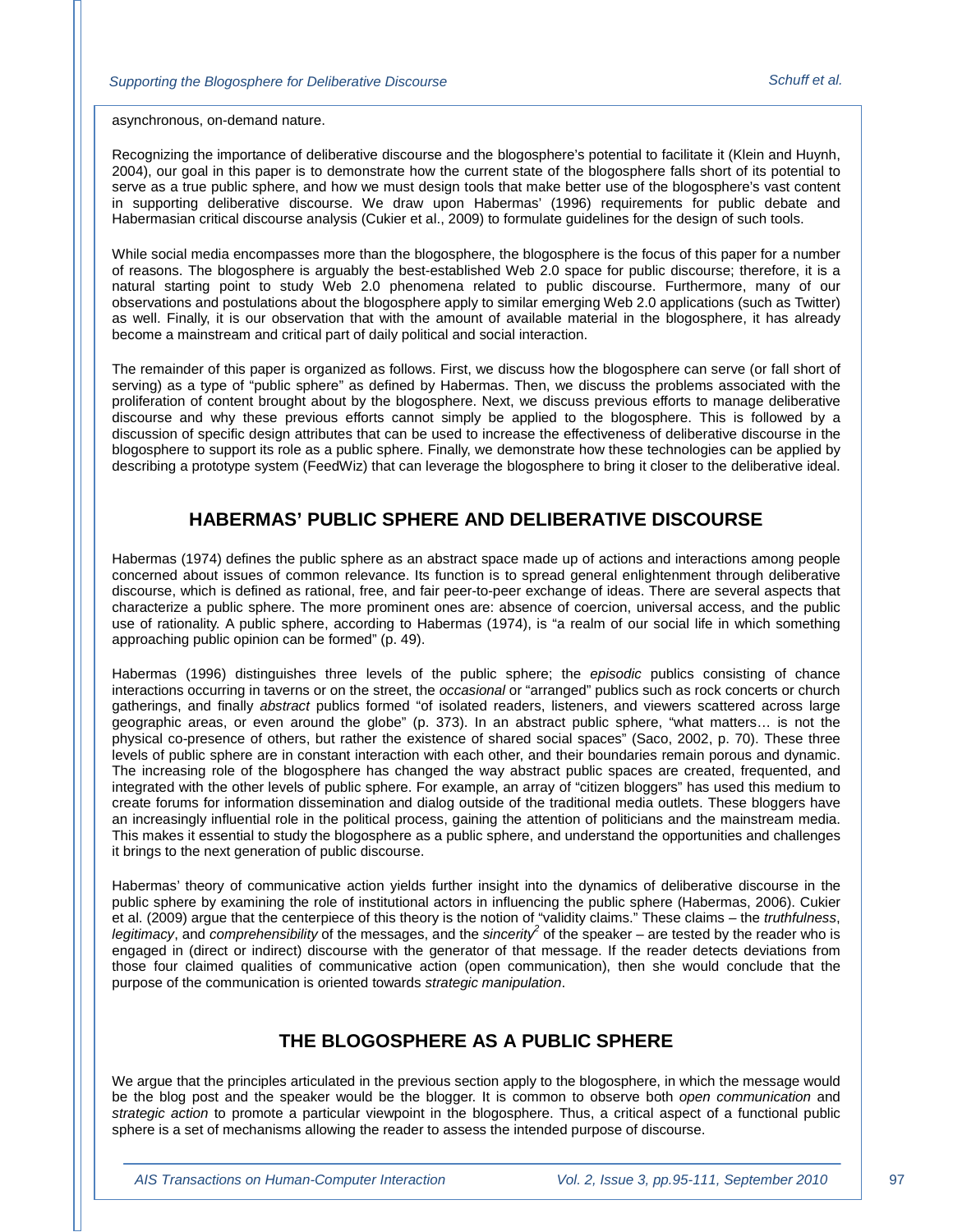The problem is that the proliferation of blog content authored by the public makes it challenging to achieve such awareness. It is difficult for blog readers to establish the validity of the vast content. Keen (2006) notes that Habermas himself argues while the Internet encourages "egalitarianism," its price is the proliferation of unedited (and thereby unchecked) opinion. Essentially, Habermas contends that it is difficult for the average consumer of content to discern which sources are accurate and which are not. While this issue of source credibility (i.e. truthfulness) is a critical aspect of a well-functioning public sphere, our foci in this paper are the comprehensibility of blog content and the legitimacy of communication (regardless of its source), and how technology can facilitate discourse by helping users navigate and make sense of the available content.

The very openness of the blogosphere that creates what Gore (2007) calls the "marketplace of ideas" also creates an environment where a rapidly increasing body of public content is likely to become overwhelming. This ultimately weakens the blogosphere's *comprehensibility* and threatens its viability as a public sphere. This view is shared by Cukier et al. (2009), who acknowledge information overload as one of the threats to comprehensibility of online communication.

A common strategy employed by people to cope with information overload is to limit their exposure to only a subset of the information (and viewpoints). The blogosphere's structure as a loosely organized collection of threads maintained independently of one another only exacerbates the problem. Because there is nothing that automatically connects bloggers writing about similar topics to each other, they must make these connections themselves through explicit hyperlinks between blogs (called "blogrolls"). This leads to a myopic view of the blogosphere. Bloggers often choose to link to those blogs with similar points of view, effectively filtering out opposing viewpoints. An analysis of the political blogosphere during the 2004 U.S. presidential campaign found that politically-oriented blogs reference other blogs with similar viewpoints much more often than those with opposing views (Adamic and Glance, 2004). Following one or a few such blogs (and those blogs to which they link) means that one's exposure to content is strongly influenced by a small network of bloggers.

Furthermore, Shirky (2003) contends that blog popularity follows a "power law" distribution, where a few blogs receive a disproportionately high number of sites that link to them ("inbound links"). The majority of sites with relatively lower popularity reside in the "long tail" of the distribution (Anderson, 2008). The implication of this is that one's exposure to the blogosphere can be dominated by only a few sources of information, while it is extremely difficult for blogs that are less popular to be seen at all. This "blogosphere myopia" threatens the *legitimacy* of communication because it violates a fundamental norm of a functioning public sphere by limiting the representation of multiple (and competing) viewpoints (Cukier et al., 2009).

For these reasons, we believe that the inherent challenge of the mechanisms designed to interact with the blogosphere is balancing exposure to blog content with the information overload such exposure creates. In the absence of efforts to reduce overload, its likely impact will be the formation of deeply entrenched "silos" of opinion that work against the notion of the public sphere and deliberative discourse. Sunstein (2004) warns of this problem, suggesting that this filtering of people's "… exposure to topics and points of view of their choosing" (p. 58) is a threat to public discourse and democracy.

Cayzer (2004) states that a "key challenge" presented by a growing blogosphere is the development of tools and techniques to sort through and navigate its content. We propose that addressing this challenge by supporting the better use of blog content would serve both content generators (bloggers) and content consumers (blog readers). Mechanisms that make content more easily accessible help those that contribute to the debate to have their voices heard. Meanwhile, those who read this content to educate themselves will benefit from tools and mechanisms that make it easier to process a larger amount of information and make more informed decisions. Note that what we are referring to here is simply the quantity or volume of content regardless of its quality. We believe blog users are more constrained by the sheer volume of content than its quality. Therefore, it is quite likely that the ability to process larger amounts of blog content would enable individuals to shift their focus to quality when it comes to deciding what content to consume.

## **PREVIOUS EFFORTS TO MANAGE DELIBERATIVE DISCOURSE IN THE PUBLIC SPHERE**

Dahlberg (2001a, 2001b) suggests that in order for the Internet to serve as a public sphere, "rules of discourse" that encourage rational interaction would need to be enforced through active management of forums. Providing a structured mechanism for the exchange of ideas is a common theme in previous work on electronic support for deliberative discourse in the public sphere. For example, the DOTS system (Lonchamp and Muller, 2001) provides such a structure, where users can raise new issues regarding a topic and contribute arguments to the debate. A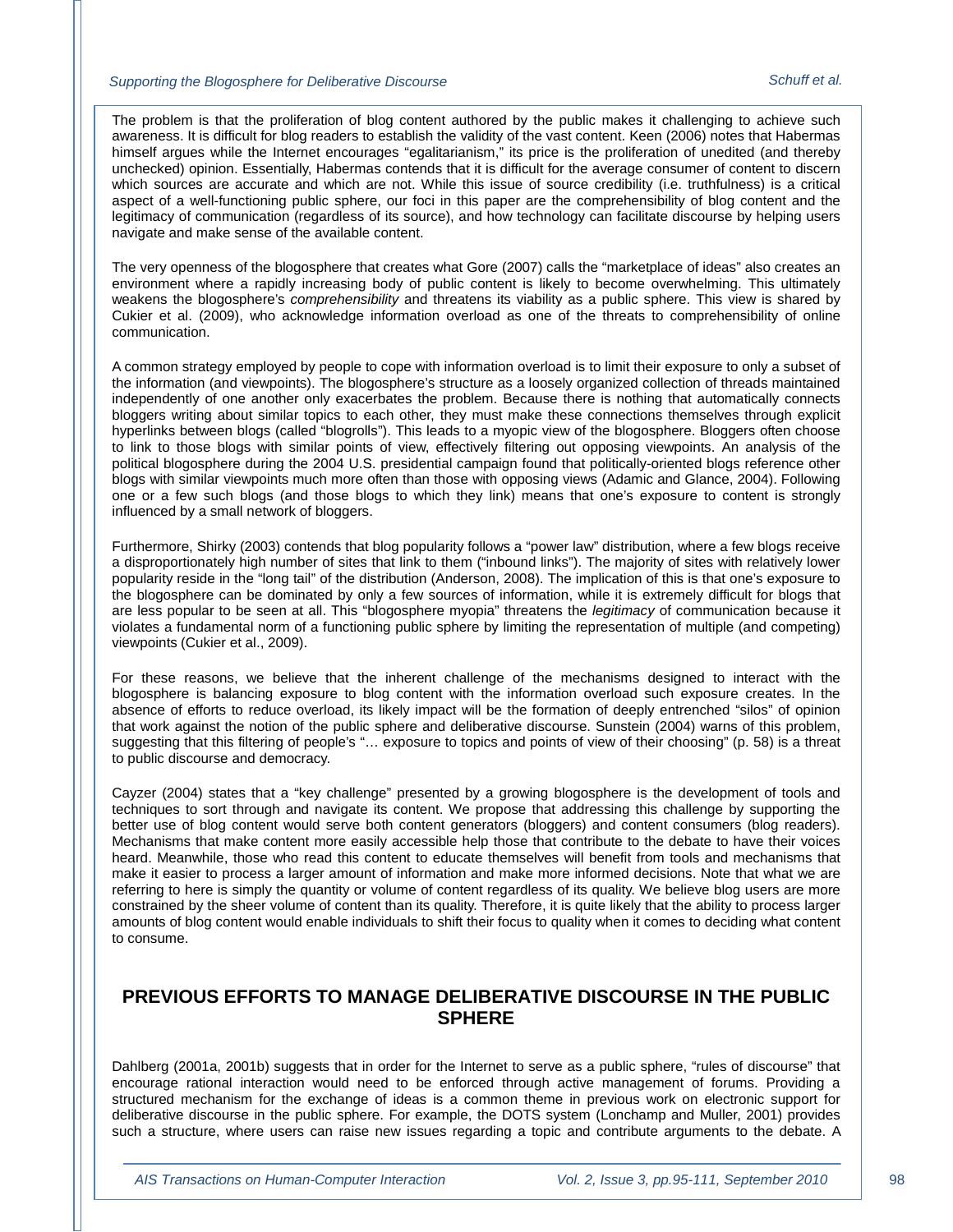moderator, who opens and closes issues for public discussion, controls the course of the debate. Gordon and Richter (2002) describe Zeno, a content management system (also moderated) that provides links between items to facilitate visualization of relationships among contributed content.

Boland et al. (1994) describe Spider, which provides a repository for documents about an issue, as an illustration of their principles of distributed cognition. Users contribute to the system by adding new documents and linking them to existing content. Richardson (2005) extends Boland's design principles by introducing the need for mechanisms that explicitly support "discursive communication," or the ability to explore and verify the validity of claims by the contributors to the discussion. The DISCOMAP system (Richardson et al., 2005) implements this principle through the inclusion of a discussion forum to compliment the more formal documentation provided by users. A similar approach was taken by Heng and de Moor's GRASS system (2003), which facilitates the creation of "group reports," organized as a discussion of a series of issues among its authors.

| <b>System</b>                                   | <b>Features</b>                                                                                                                                                                                                                                                                                                                                                                                            |
|-------------------------------------------------|------------------------------------------------------------------------------------------------------------------------------------------------------------------------------------------------------------------------------------------------------------------------------------------------------------------------------------------------------------------------------------------------------------|
| DOTS (Lonchamp<br>and Muller, 2001)             | A moderator opens issues for public debate<br>$\bullet$<br>Users contribute to the debate on those issues<br>Moderator sets the course of the debate and closes issues as she sees fit<br>٠                                                                                                                                                                                                                |
| Zeno (Gordon and<br><b>Richter, 2002)</b>       | A moderator generates links between items to facilitate visualization of<br>$\bullet$<br>relationships among contributed content                                                                                                                                                                                                                                                                           |
| Spider (Boland et al.,<br>1994)                 | Provides a repository for documents that describe an issue (controlled by a<br>$\bullet$<br>moderator)<br>Users contribute to the system by adding new documents and linking them to<br>$\bullet$<br>existing content                                                                                                                                                                                      |
| <b>DISCOMAP</b><br>(Richardson et al.,<br>2005) | Provides a repository for documents that describe an issue (controlled by a<br>$\bullet$<br>moderator)<br>Users contribute to the system by adding new documents and linking them to<br>$\bullet$<br>existing content as well as documentation to explore and verify the validity of<br>user claims<br>Compliments the more formal documentation provided by users with a<br>$\bullet$<br>discussion forum |
| GRASS (Heng and<br>de (Moor, 2003)              | Facilitates moderated debate<br>$\bullet$<br>Creates "group reports," organized as a discussion of a series of issues among<br>its authors                                                                                                                                                                                                                                                                 |

#### **Table 1: Systems to manage deliberative discourse**

A common thread running through all of the above approaches as summarized in Table 1 is a focus on control and imposed structure. We argue that the approach of imposing structure on the debate itself would not be viable in the blogosphere. The solutions described in the examples above support debate in situations where the number of contributors is limited. The blogosphere is an inherently organic, chaotic public environment with no central control. To impose a structure on debate in the blogosphere is impractical – it would require bloggers to abandon their existing blogs, and instead participate in a new, centralized content-management system. Given the current state of the blogosphere, this is extremely unlikely to occur. Instead, it is more likely that bloggers would continue to produce content through their own blogs and formalized systems would go unused. Also, given the scale on which public debate in the blogosphere takes place, any sort of single solution that acts as a repository for all content is infeasible. Further, it would not resolve the information overload problem – users would be faced with the same deluge of information and opinion, it would just be in one place.

As an alternative, we propose a system that organizes already existing blog content. Such a system would not require active participation on the part of blog authors and would not disrupt the existing mechanisms for participation in the blogosphere. It would be feasible even with the ever-growing blogosphere, if it were designed to only present content (from multiple sources) instead of storing and managing it, essentially enabling the content consumers to "hear" the entire blogosphere, not just a few blogs. In the next section, we discuss a set of appropriate characteristics of such a system.

## **DESIGN TECHNIQUES TO ENCOURAGE DELIBERATIVE DISCOURSE IN THE BLOGOSPHERE**

Ó Baoill (2004) suggests that in order for the blogosphere to serve as a public sphere, it should support Habermas' (1997) requirements for public debate: open access and equal stature for all participants while allowing unlimited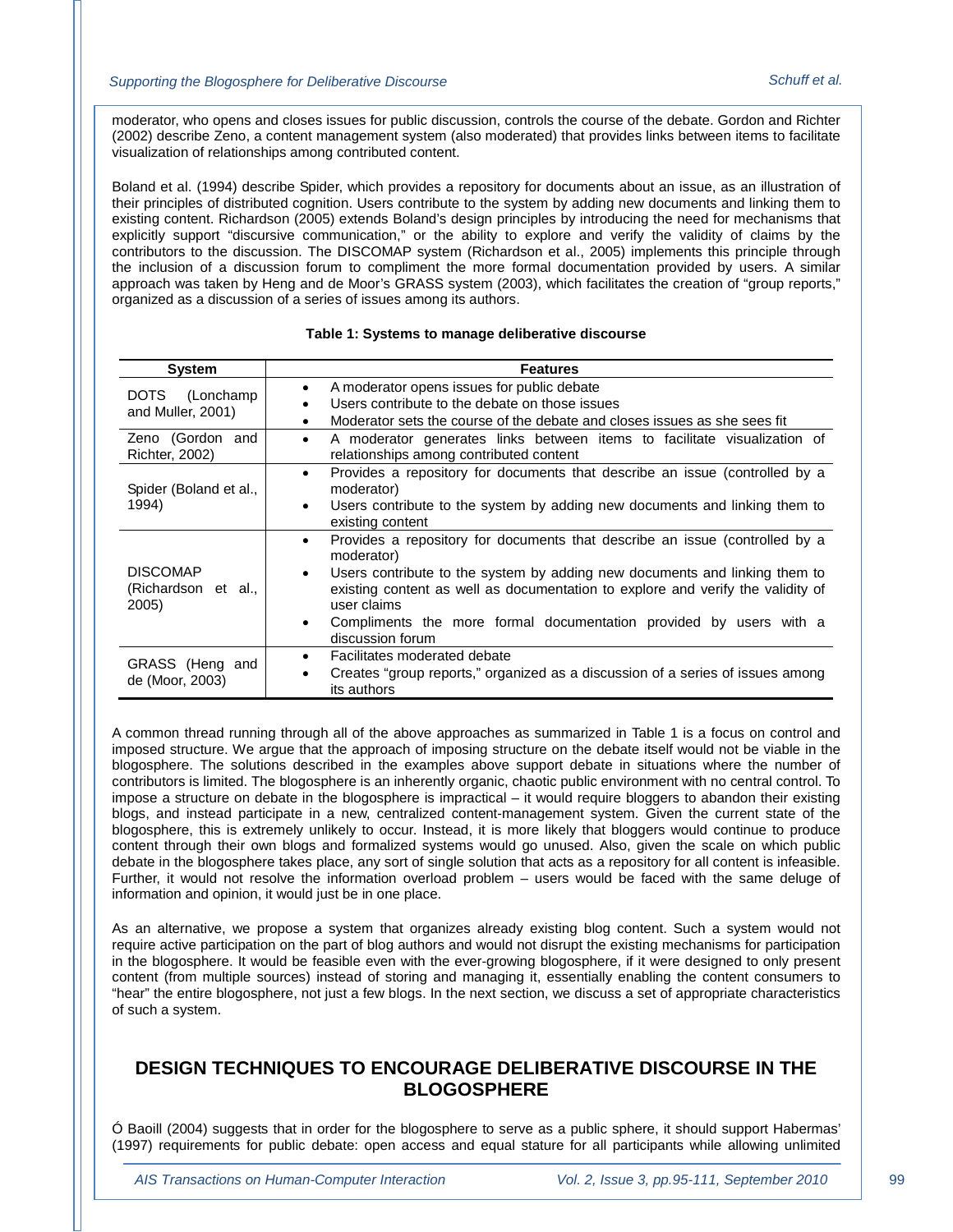discussion. Ó Baoill adapts these into three fundamental principles. First, **the blogosphere should be inclusive**. There are two aspects to inclusiveness: (1) the ability of individuals to easily author and publish blogs and (2) the wide dissemination of information they create. Second, **access to information should not be guided by "rank"** – that is, the casual reader's exposure to content should not be limited only to the most popular sites. Third, **there should be a facility for rational debate** through the exchange of ideas.

Looking at the blogosphere through this lens reveals its shortcomings as a facilitator of deliberative discourse. First, inclusivity is threatened because it is increasingly difficult to gain wide readership given the vast amount of information available. Second, the blogosphere (and the Internet in general) is largely guided by rank. Google's search algorithm is largely based on site popularity, and sites like Digg and Delicious are essentially content ranking mechanisms, making exposure on those sites driven almost exclusively by popularity. Finally, while most blogs allow their readers to leave comments, the distributed nature of these comments create multiple debate "threads" that have little chance of being connected together. This allows for fragments of a debate to take place, but is likely to result in each thread becoming dominated by the interest group behind that source. While multiple points of view may be reflected in both the Huffington Post and The Fox Nation, the opinion on each of these sites is likely to be slanted in the direction of its core readership.



**Figure 1: Creating design principles from Ó Baoill (2004)**

Based on Ó Baoill's principles, we propose three key aspects systems should possess in order to support deliberative discourse on the blogosphere (see Figure 1). The first is that they should employ **aggregation** to support **inclusivity**. These tools should bring blog posts from multiple sources together so that they appear as a single collection.

A second key aspect of systems that successfully support deliberative discourse is that they use a **content-based** approach for organization in order to support **disregard for rank**. This means that blog posts should be organized by their textual content and not their popularity. Organizing content in this way avoids the problems that exist with Digg and Delicious, where less popular content is unlikely to be seen. The power law phenomenon exaggerates the disparity between popular and unpopular content, making it difficult for blog posts from unpopular sources to "bubble up" to the top of these lists. A content-based approach can break down these barriers.

Third, these systems should integrate mechanisms for **interaction** to support **rational debate**. Blogs are primarily one-way mechanisms for the distribution of content. However, they do have a feedback mechanism through a comment facility. A system that aggregates blog content from multiple sources across the blogosphere should also be able to allow readers to leave comments. In fact, there are additional opportunities for aggregation of content by organizing these disparate comments in a way that can be easily consumed by readers. Here the danger is that few users will have the patience to read the entire comment thread, focusing only on the first few comments. Therefore, part of the responsibility for supporting interactivity is to make it as easy as possible to understand what is being discussed, and then allow as many users as possible to add to the conversation in a meaningful way. This can be achieved by enabling the user to draw high-level conclusions from the content to which she is exposed. The blog reader would form an opinion by abstracting individual topics to broader themes and realizing connections between them. Therefore a desirable characteristic is for a tool to reveal broad (and sometimes non-obvious) relationships across a large number of blog entries.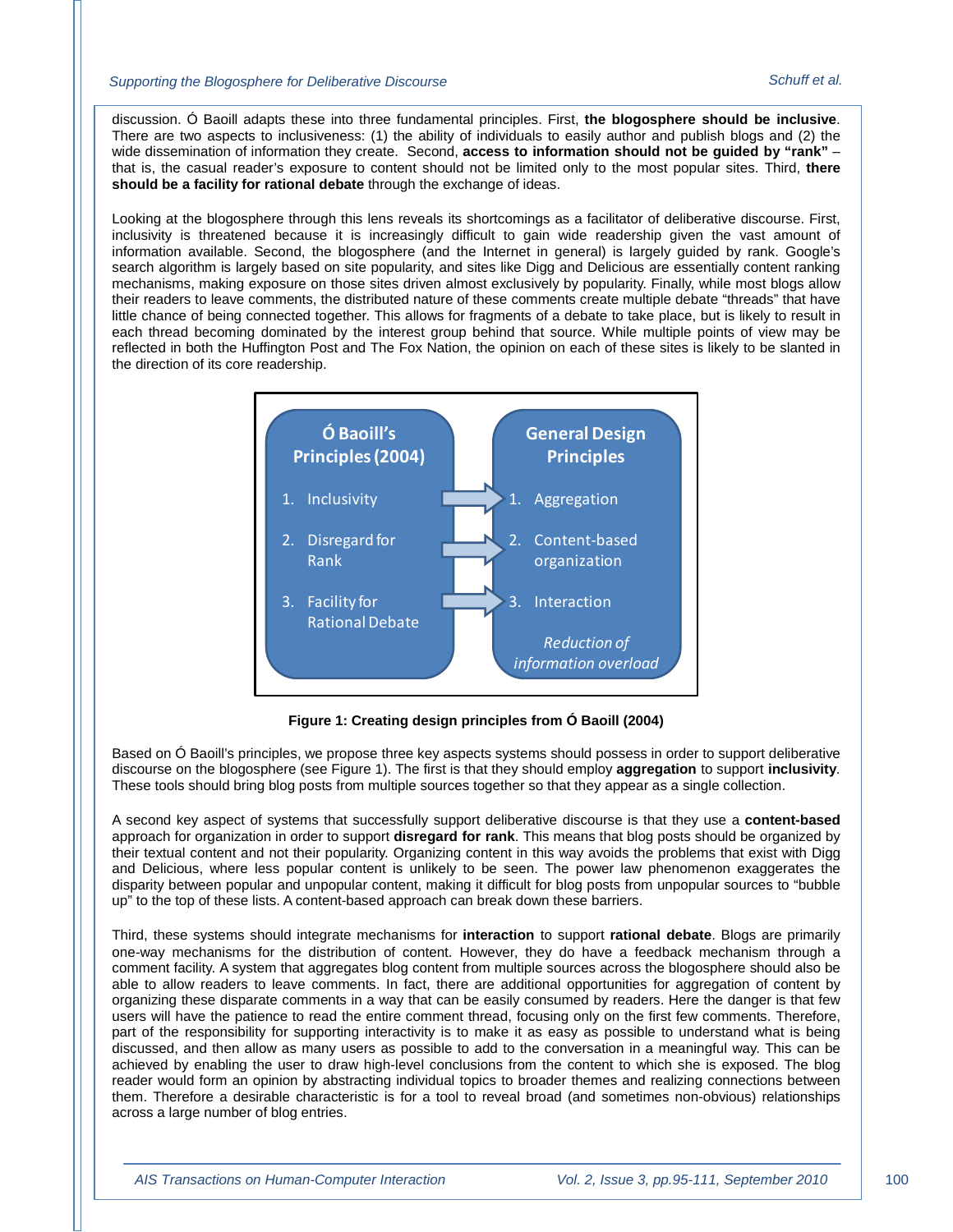Underlying all three of these design guidelines is the **reduction of information overload** while still exposing the user to a greater amount of information. As described above, this is not a trivial problem. Simply exposing the blog reader to more information would lead to the *consumption* of less information through the application of arbitrary (and biased) filters. **Aggregation** is important because it keeps the reader from having to scour the Internet for relevant information. A **content-based** approach better organizes the aggregated content, enabling the user to see multiple sources at once, and apply more rational filters (i.e., based on topic). Finally, a single facility for **interaction** would allow readers to leave comments on multiple blogs without actually having to visit the original blog site. This simplifies the interaction and keeps the user from becoming overwhelmed with navigating across multiple sites.

## **DESIGN ARTIFACTS FOR MANAGING DISCOURSE IN THE BLOGOSPHERE**

To formulate a technology-based solution that incorporates these three design principles, we propose that the blogosphere be thought of as a large collection of documents, where each document corresponds to a blog post. By collecting blog posts from a variety of sources and organizing them based on the relatedness of their content (instead of by author or by site, as most blog posts are currently organized), we can achieve better presentation of content. This way, users are able to more easily discover related entries of which they might not otherwise be aware. For this, we recommend four design artifacts: a communal repository, textual clustering, visual mapping, and a participation facility (see Figure 2).



**Figure 2: Developing design artifacts from the general design principles**

A **communal repository** is essentially a mechanism to store a set of blog URLs, enabling *aggregation* and thereby facilitating *inclusivity*. Aggregation would take place because users of the system would not only have access to the blogs that previous users have collected (typically on a broad topic such as politics or technology), but would also be able to add to that collection. This way, the repository would be an inclusive and evolving collection. Note that only the links, and not the content, should be stored by the system. Also, users of the tool should be able to submit new blogs to be added to the list, or submit a request to remove old blogs that are "dead links."

Once an inclusive set of blogs are aggregated as described above, this collection should be organized based on the content of the blog posts. **Text-based document clustering** is an established technique for summarizing and presenting unstructured textual information such as that found on the blogosphere. The cluster hypothesis (van Rijsbergen, 1979) states that similar documents serve similar information needs. Using clustering to organize information into groups of related documents should assist users in comprehending the information contained within those groups (Roussinov and Chen, 1999). Clustering has been used to organize web search results (Roussinov and Chen, 2001; Roussinov and Zhao, 2003; Turetken and Sharda, 2004), static content on the web (Chen et al., 1996), electronic group meeting output (Chen et al., 1998; Orwig et al., 1997; Rousinnov and Chen, 1999), and e-mail (Schuff et al., 2006; Schuff et al., 2007). Most clustering algorithms compute the similarity between textual documents (Roussinov and Zhao, 2003) based on the number of words and phrases the documents have in common. These algorithms have been shown to generate clusters that are nearly as good as those produced by human experts (for example, Chen et al., 1998). Several studies have shown clustering's ability to improve content presentation while also improving user satisfaction with the resulting presentation (e.g., Hearst and Pedersen, 1996; Pirolli et al., 1996; Spangler et al., 2003; Turetken and Sharda, 2005).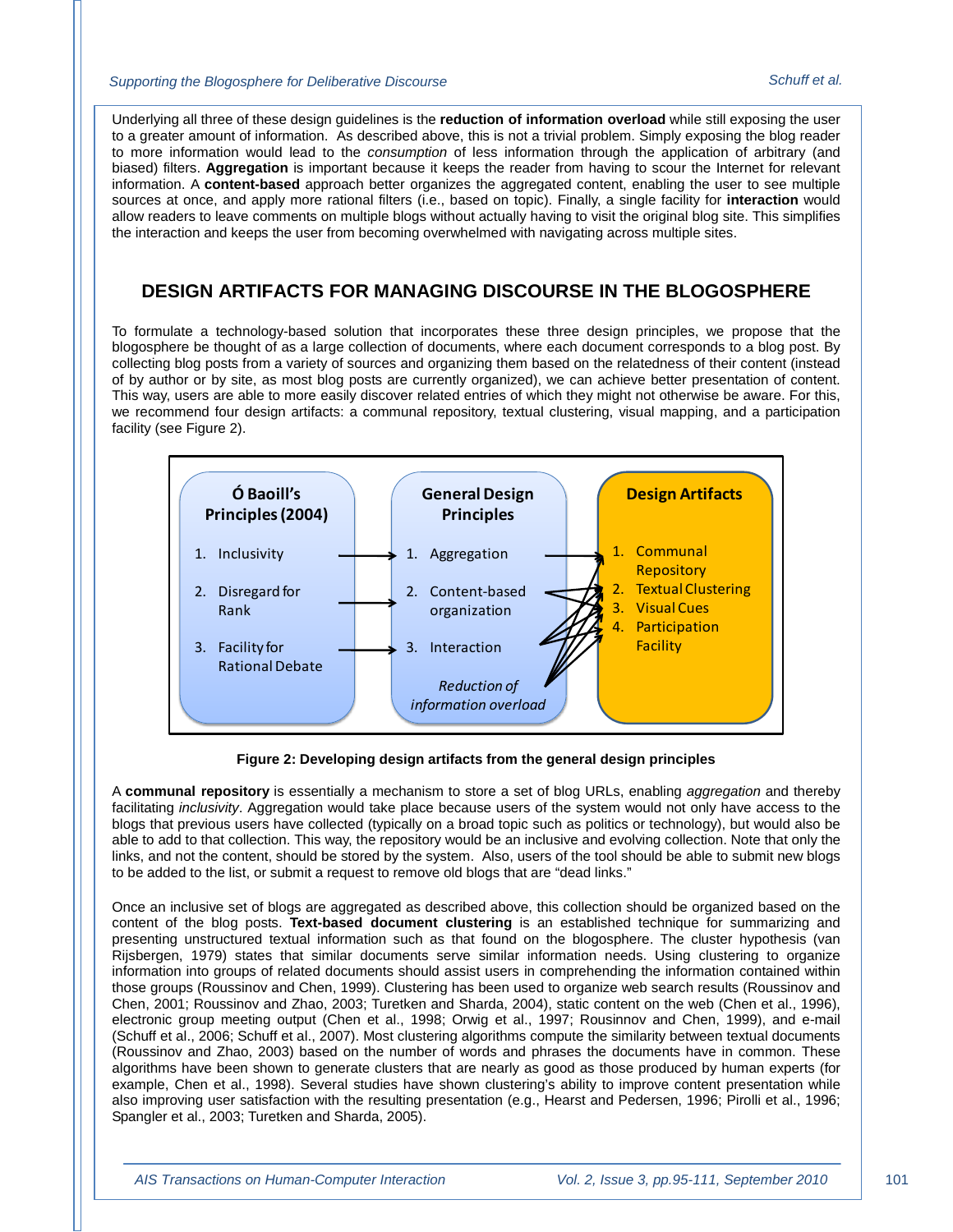Using document clustering techniques to organize blog posts is helpful in solving some key issues with access to information in the blogosphere. Clustering provides an overall view of the collection, allowing one to discover associations between blog posts that would most likely be otherwise hidden. The reader can choose to focus on a smaller set of clusters, labeled by topic, that are of interest. These groupings are constructed based on the content of the text, not based on meaning assigned to the text by its author (or other readers). This type of filtering, unlike blog rolls and links between posts, is inherently less biased because it is *content-based*. As a result, the user is likely to be exposed to multiple points of view on an issue, but less likely to experience the cognitive burden associated with information overload. This technique also ignores *rank*; we deliberately recommend that the clustering algorithm does not incorporate the relative popularity of a blog post. Content from the most popular blogs should appear alongside content from the least popular ones as long as the textual content is similar. This can mitigate the effects of the "power law" phenomenon as described by Shirky (2003), and reduce the effects of the self-sustaining imbalance in blog popularity. Note that the process of creating a structure within a collection of blogs using clustering is fundamentally different from the idea of the Semantic Web<sup>3</sup>, in which a standard Resource Description Framework (RDF) is used to extend the linking capabilities within the World Wide Web. Although a Semantic Web based approach could certainly improve the organization of the blogosphere, such an approach requires content generators or specialized software to define metadata, unlike the automatic organization that content-based clustering facilitates. A clustering-based organization does not require bloggers to change their way of writing blogs or any modifications to the tools that facilitate blogging.

While clustering can help with the organization of blog content, coming up with a truly effective and meaningful presentation is challenging. Since our capacity for simultaneously processing multiple pieces of information is limited (Miller, 1962; Mandler, 1967), **visual cues** such as color, size and orientation are used. These cues can be extracted by people "preattentively," without conscious effort and within milliseconds (Crapo et al., 2000). Without such visual cues, the cognitive processing of the same amount of information would take much longer (Bray, 1996).

Similarly, Card et al. (1986) state that visual cues are effective in reducing information overload by storing visual information in one's short term memory. This shifts some of the work from the cognitive to the sensory system, reducing the cognitive burden of processing information. Applying visualization techniques to data and information has been done for a long time (for example, see Tufte, 1990, 1997). However, the graphical capabilities of early computers limited the use of visualization in system interfaces. Given that modern computing technology does not pose such limitations on design, user interfaces can take advantage of people's ability to process visual information. Shneiderman (1994) asserts that this has important implications for the design of visual computer interfaces, and by appropriately coding properties of information by size, position, shape, and color, people's need for explicit selection, sorting, and scanning operations can be greatly reduced.

Many systems have been developed using these basic principles to support the presentation of various kinds of webbased information through visual cues (Turetken and Sharda, 2007). For example, cues such as color and size can be used to enhance the presentation of a clustered *aggregation* of blog posts, making it easier to find relevant information, especially as the collection becomes large. While clustering limits the amount of information users are forced to see at a time, this organization takes place along the single dimension of textual content. Use of color and size cues can communicate supplemental information about the *content* of the clusters. Color can be used to clearly differentiate one cluster from another, or as an indication of some other measure such as the diversity of the content within that cluster. Size can be used to indicate the activity within the cluster (in this case, the topic area) based on the number of documents in the cluster. For example, clusters containing more blog posts would be represented by a larger icon.

Finally, tools that support deliberative discourse should include a **participation facility**. Two-way communication is necessary to support *interaction* so that blog readers can engage in *rational debate*. Allowing the user to leave comments without leaving the tool can reduce information overload because although the blog posts come from a variety of sites, they appear as a single information repository. In Table 2, we summarize the relationship of the design principles to the specific design artifacts.

|                           | Communal<br><b>Repository</b> | <b>Textual Clustering</b> | <b>Visual Cues</b> | <b>Participation</b><br><b>Facility</b> |
|---------------------------|-------------------------------|---------------------------|--------------------|-----------------------------------------|
| Aggregation               |                               |                           |                    |                                         |
| <b>Content-based</b>      |                               |                           |                    |                                         |
| organization              |                               |                           |                    |                                         |
| <b>Interaction</b>        |                               |                           |                    |                                         |
| <b>Overload reduction</b> |                               |                           |                    |                                         |

#### **Table 2: Mapping design principles to design artifacts**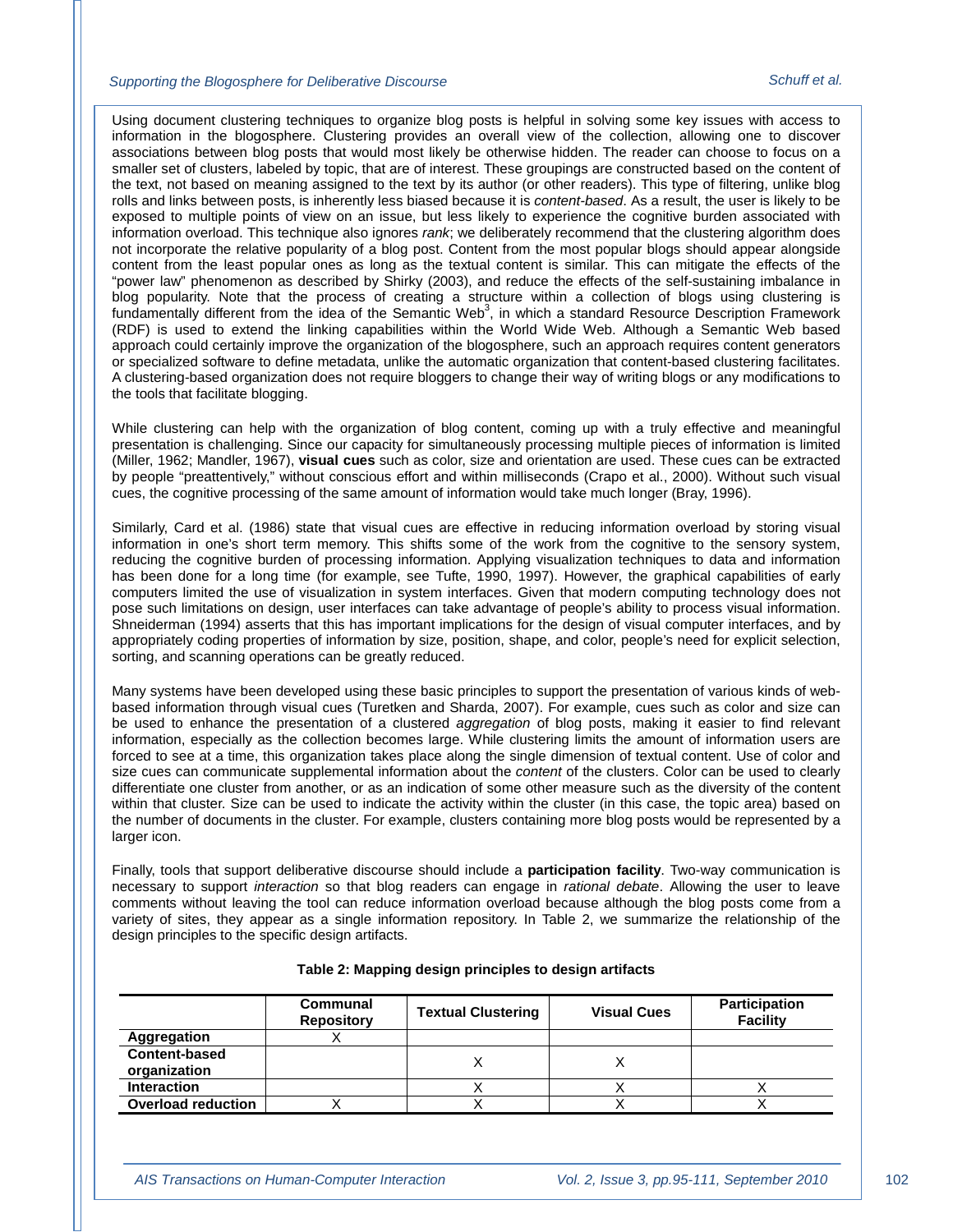## **Toward a Solution**

We have developed a prototype system, called FeedWiz, which supports the management of blog content by synthesizing the design artifacts of a communal repository, textual clustering, and visual cues discussed in the previous section. As noted, these artifacts are neither novel nor unique to the domain of the blogosphere, but it is their specific combination and application to the blogosphere that makes FeedWiz novel. Our system collects individual blog posts and applies a text-clustering algorithm to that entire collection. The clustering algorithm uses the textual content of the posts to create a cluster structure based on term similarity. This resulting structure is then presented in a navigable user interface.

FeedWiz consists of two components. The first is a Flash-based client that runs within a web browser. It provides the interface for the user to select the collection of blog feeds she would like to view. Once the user finalizes the collection to be visualized, the FeedWiz client then facilitates the display of the clustered feeds and navigation of the cluster structure. The second component, the FeedWiz application server, is comprised of the Feed Aggregation Module and the Clustering Module. The Feed Aggregation Module retrieves the blog posts from each feed requested by the client. The Clustering Module uses IBM's Intelligent Miner for Text to create the cluster structure. The client then receives this structure as a file from the server.

In a typical FeedWiz session, the user would start out with a "blank" map (see Figure 3). To populate this map with content from a subset of the blogosphere, the application fetches the set of posts determined by a list of blog feeds (from the communal repository). For our prototype, we added a number of sample lists that bring together diverse points of view, and facilitated a communal repository by creating the "Add a Blog to the List" feature (see Figure 4). A user can either add to a saved blog collection or start an entirely new collection of blog feeds. As an example, we added the RSS feed from the DailyKos weblog<sup>4</sup> to our existing "NewsPolitics2" blog list. The combined use of existing collections of blogs and the user additions to existing collections could lead to the coverage of a substantial portion of the blogosphere in a relatively short time, and enable current users to participate in the formation of what information other blog readers consume.



#### **Figure 3: Initial FeedWiz Display**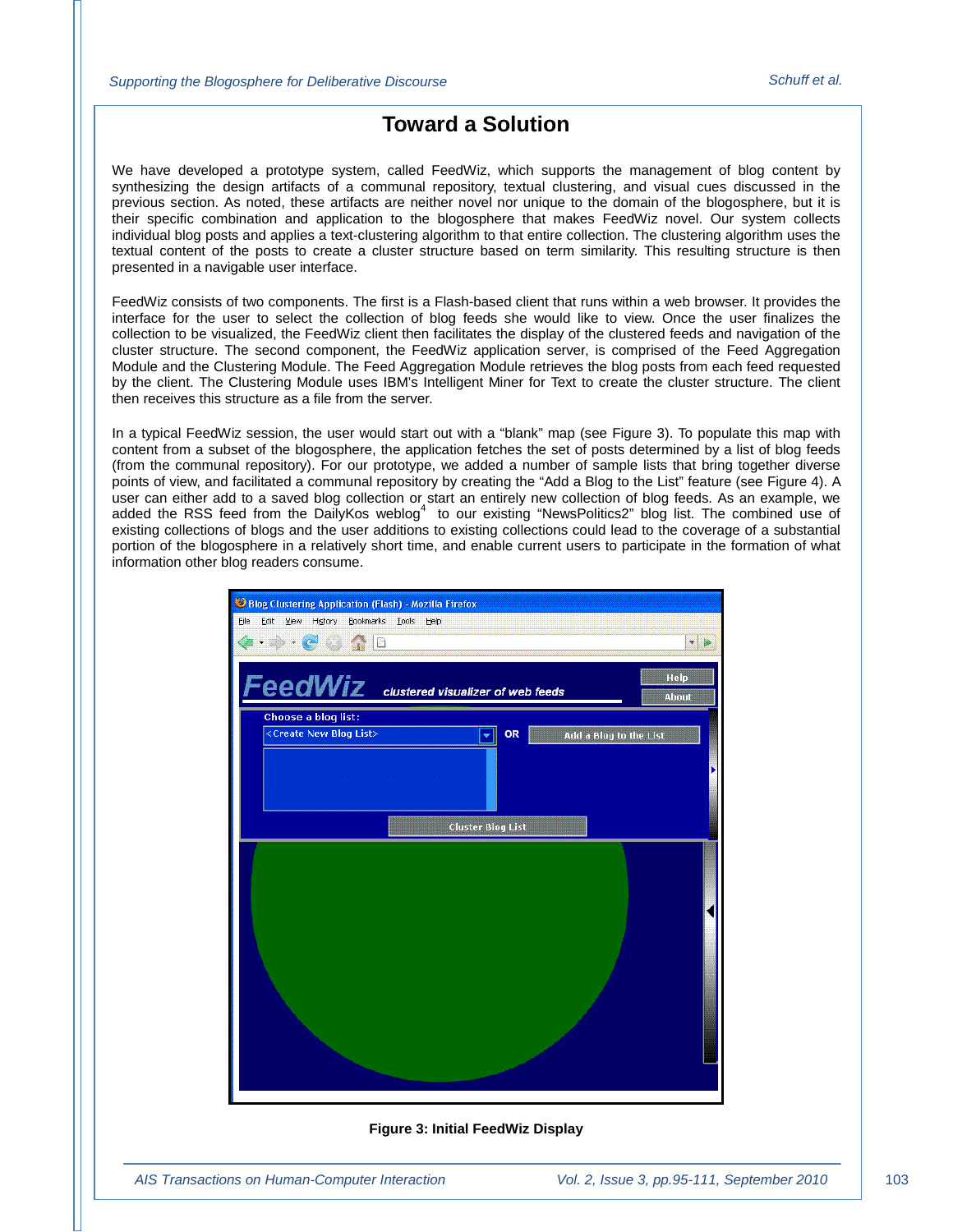





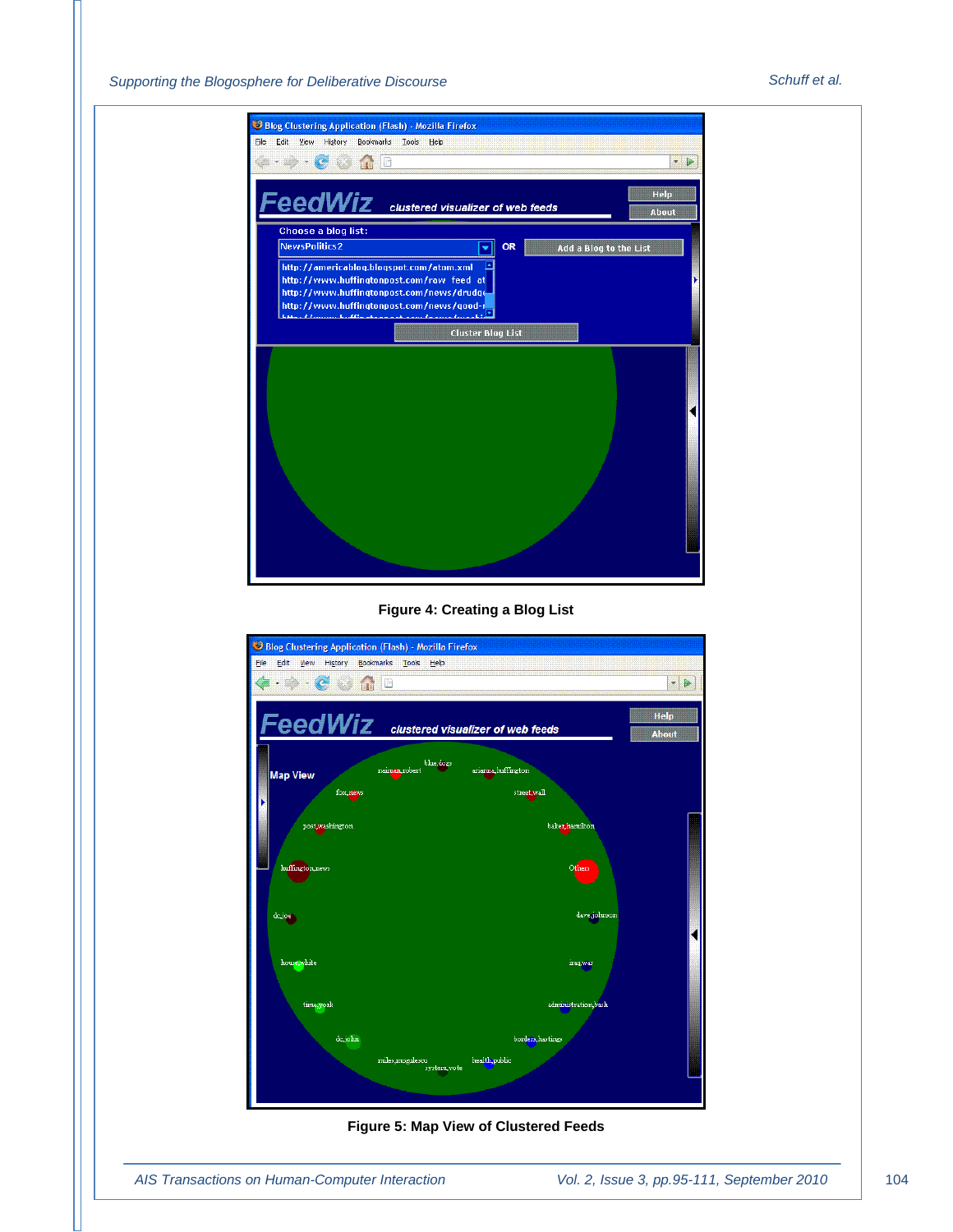Once the user has the set of blogs to cluster, she clicks the "Cluster Blog List" button (the button will read "Save and Cluster Blog List" if the list is new or changed). The blog entries from each feed are retrieved and clustered, and FeedWiz displays the labeled clusters in the "Map View" (see Figure 5). The clusters are presented through a Grokker-style map<sup>5</sup>, employing several of the visual cues discussed in the previous section. Top-level clusters are displayed as colored circles of varying size (the "Map View"). While color is used to simply represent the different clusters, the size of each circle represents the number of documents contained within a cluster. These circles are labeled with the two most popular terms (automatically detected by the clustering tool) that appear within the documents in that cluster.

The user then selects the cluster she wants to view by clicking on its circle. The contents of that cluster are displayed in the "Group View" as a collapsible tree (see Figure 6), with folders representing branches and documents representing nodes. The user can then navigate the postings within that group using an expandable folder structure representing the cluster structure. When an individual post is selected, the text and graphics of that post appear in the "Document View." The user can view the contents of other clusters by collapsing the "Group View" panel (by clicking on the tab – the gray vertical bar – on the far left side of that panel).



**Figure 6: Group View of a Single Cluster**

## **FUTURE DIRECTIONS FOR DESIGN**

Further analysis of how the general design principles we identified previously are (or can be) supported provides direction for enhancing existing tools and designing better tools in the future. In the particular case of FeedWiz, we can come up with suggestions for the improvement of its design by looking at how the existing tool currently supports the design principles. For example, when aggregation of blog content and formation of communal repositories are concerned, it may be useful to employ additional ways of capturing blog feeds. One option is to integrate a search engine with the tool. Google has a specific search interface exclusively for blog content, and the results of this could be fed into FeedWiz. This technique could also be used to "crawl" sites such as Technorati for blogs on a certain topic, and provide a periodically updated snapshot of the blogosphere through that list. Note that FeedWiz would eliminate the ranked list presentation originally provided by these tools, therefore basically reducing them to mere sources of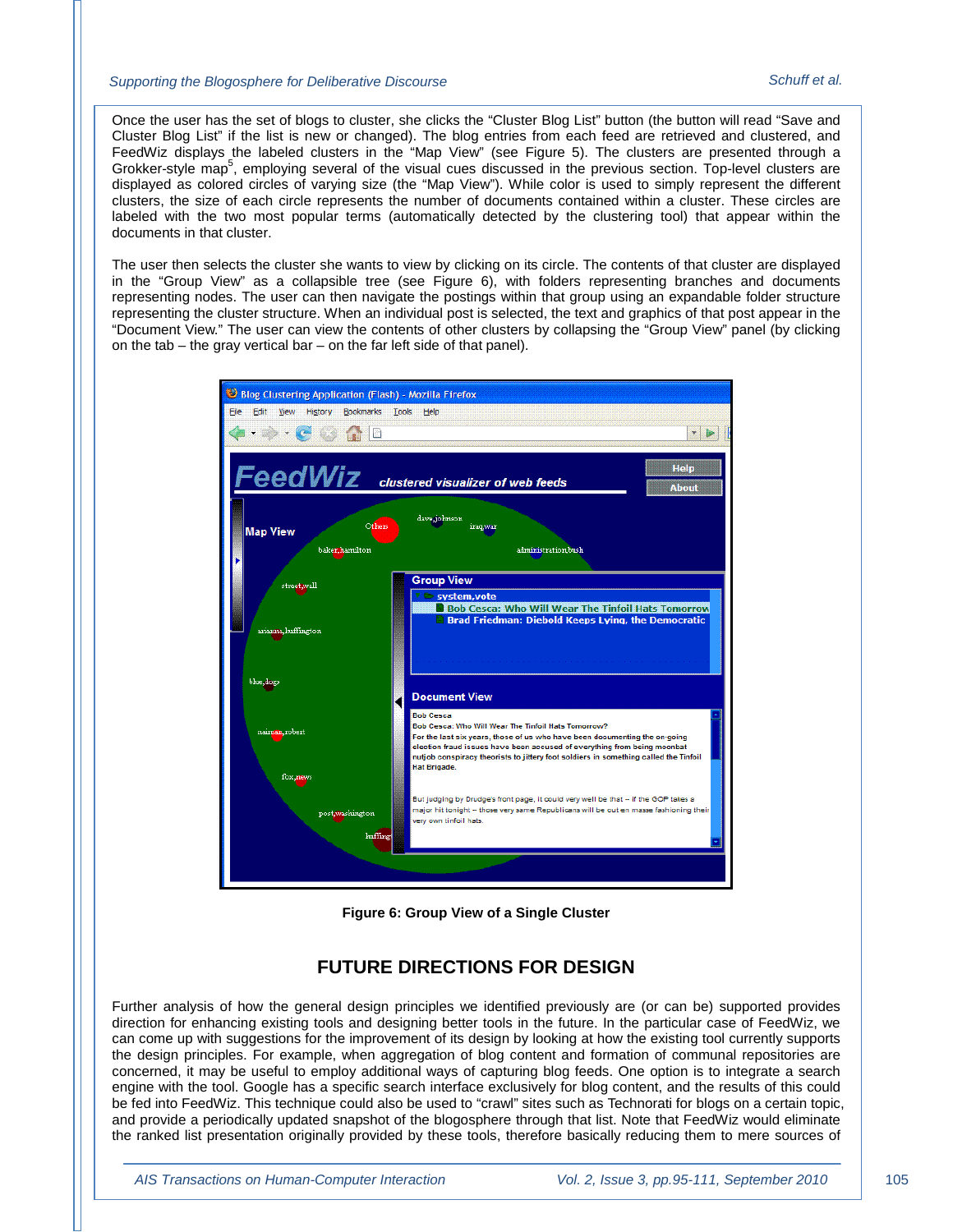#### content.

As the organization of content is done by clustering, the quality of the output that the clustering algorithm creates is critical. Therefore, alternative text clustering algorithms should be tried and fine-tuned for different content collections to achieve consistent and comprehensible organization of content. Visual cues such as color can also be better utilized to improve FeedWiz's support of inclusivity and rational debate. For example, a red cluster may indicate that there are a small number of different sources (regardless of the actual number of posts) within a group, while a green cluster may indicate that the content of the cluster comes from a wide variety of sources. Future versions of FeedWiz could also use color as a visual mechanism to address source credibility, for example, to indicate the average level of credibility (however that might be determined) of the blogs that comprise a cluster.

Another way in which rational debate can be improved is to allow for the display of multiple blog posts in the same space. While the current version allows for easy switching between posts, this can still make direct comparison of postings within a category difficult. Future versions of FeedWiz could include a side-by-side display of several blog posts selected by the user. To facilitate comparison, we also recommend highlighting common terms in the text of each post.

Finally, future versions of FeedWiz should more directly support the two-way interaction between blogger and blog reader. FeedWiz currently supports rational debate by enabling the user to view a wider variety of opinion than that to which she might normally be exposed. However, the current version only supports the one-way flow of information. The user cannot respond to a blog post within the tool – she must visit the original blog to post a comment.

To better support inclusivity, a mechanism could be added to post a reply to the currently viewed entry. However, implementing this design artifact is particularly challenging because the act of aggregating content and organizing blog posts by content necessarily disassociates a blog post from the site where it originates. New issues are raised about what it means to comment on a post in this context – is the reply to the post itself, or the group of posts that comprise the "conversation" taking place within the cluster? A related challenge is determining the best way to visualize blog comments so that a thread is easy to follow even though they are responses to an array of posts.

## **CONCLUSIONS: SETTING A RESEARCH AGENDA**

In this paper, we argued that the blogosphere falls short of fulfilling its potential as an online forum for public discourse. The literature proposes that when decisions that concern a group are deliberated through such discourse, they are better received by the members of that group. Past work suggests that this observation is valid for relatively small groups such as the members of an organization as well as very large groups such as society at large. If this is the case, then the blogosphere has immense potential as the largest open platform ever constructed to facilitate public discourse. However, in its current form, it falls short of this potential due to the vast amount of loosely organized content that it hosts. While the diversity of viewpoints and the amount of content are not inherently problematic, they pose a challenge when combined with current relatively unsophisticated technology available to the blog reading public.

We see this mainly as a content presentation (rather than content generation) challenge that we attempted to address by formulating guidelines, rooted in past research, for the design of systems that more effectively support public discourse. The result is our prototype "FeedWiz" system, which has the ability to organize a potentially very large collection of blog posts based on their content, and to present those posts through an intuitive visual map. Such a system has the potential to substantially improve individuals' interaction with blog content.

We believe this is the beginning of a significant research stream as we move from simply looking at improving discourse within an organization to the possibility of improving discourse within the larger society. There are several directions future research can take as the information systems community moves forward in this area. We specifically recommend an agenda centered around three issues:

## **Issue #1: Creation of better, more nuanced blog consumption tools**

There is a great deal of work to be done in further improving the way in which information in the blogosphere is aggregated and presented. While FeedWiz is a start, it lacks many of the features necessary for a true public forum to emerge. Some of these enhancements have been discussed in the previous section, but they have focused primarily on coping with the quantity of content. Another important direction for these tools is to help the user assess the quality of content being consumed. Our guiding principle in the design of FeedWiz was that the quality problem cannot be addressed without resolving the quantity (i.e. the overload) problem. Once information overload is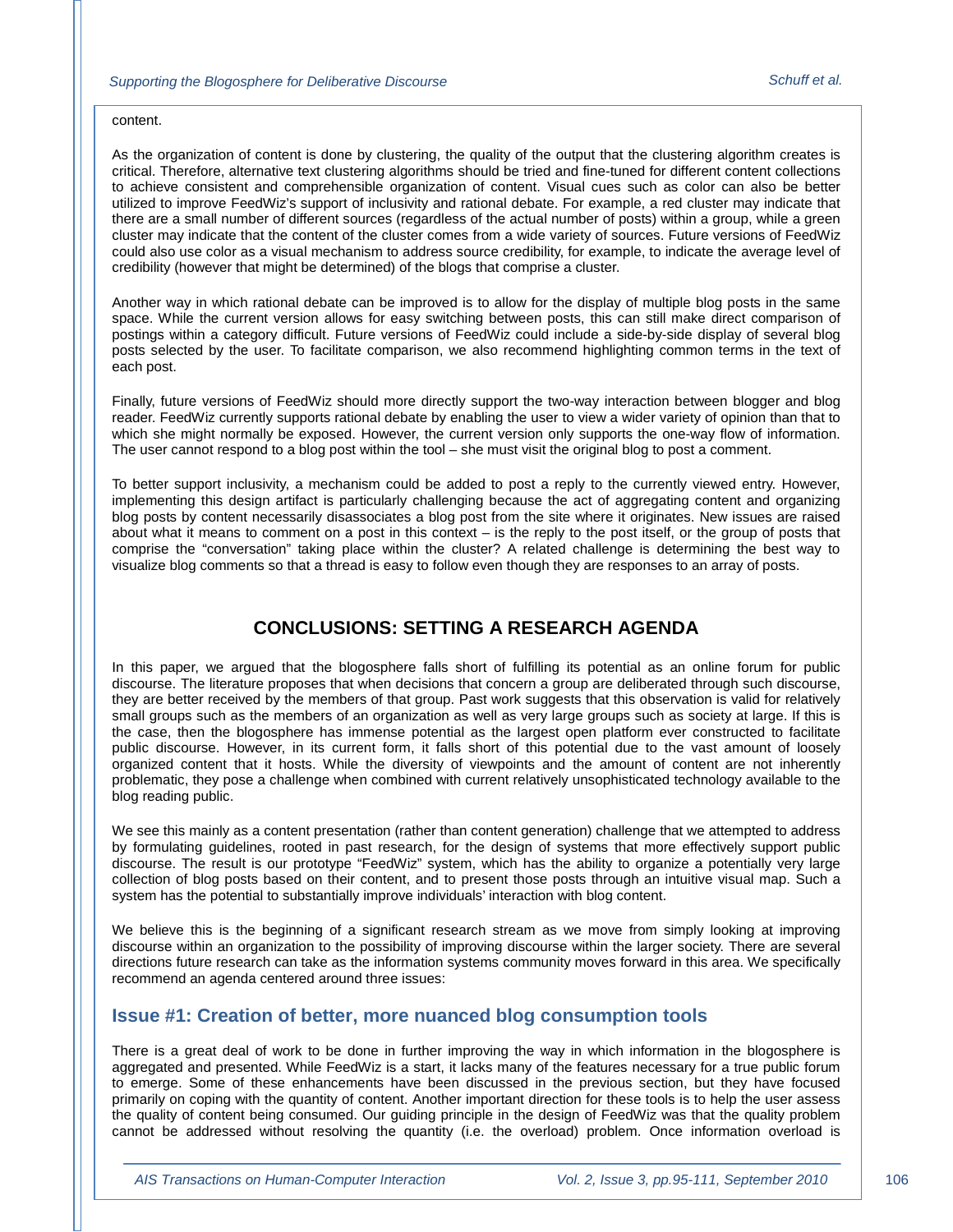alleviated, the next challenge will be supporting the assessment of validity claims of truthfulness and sincerity – this is a limitation of the current version of our prototype. Much in the way we have attempted to help users assess comprehensibility and legitimacy through FeedWiz, visualization techniques can be used to address this issue.

One possibility is to implement a voting mechanism, where content is rated by users according to its perceived truthfulness and the author of the content according to her sincerity. These scores can accompany the presentation of each blog posts in a cluster. The issue here is that this is at odds with the neutrality in presentation created by text clustering. These online communities often develop their own biases, giving a particular point of view higher ratings and therefore higher visibility. For example, Digg has been accused of a liberal bias (Arrington, 2006; Owens, 2008). Creating an inclusive community that truly rates content based on "truthfulness" and "sincerity" and not agreement may prove challenging. However, we believe that the tension between neutral presentation of content and assessment of its credibility will need to be addressed. One alternative is to provide the blog reader with a link to a third party source (e.g., http://www.factcheck.org/) so that she can check the factual validity of the content she is reading.

## **Issue #2: Investigating the effects of these new tools on public discourse**

A natural next step is to empirically test the proposition that tools such as FeedWiz can impact the way in which people consume Web 2.0 content, and its potential impact on public discourse within a society. We propose a series of quasi-experiments to explore this. There are several interesting points that can be addressed by this type of study. First, one could investigate the differences in consumers of this content with regard to their motivations, intentions, and habits. From this, we expect multiple "user profiles" to emerge. The next logical step is to determine what activities users within each profile are most likely to engage in. The development of typologies of users and the examination of the matches between those users and the activities they perform is a way to build upon our understanding of information consumption in this space, as well as focus future system development efforts.

A further point to investigate is whether tools that help reduce information overload while exposing users to more information can create a more informed public. There is an open question as to what effect the juxtaposition of different viewpoints would have on emergent public spheres such as the blogosphere. One possible outcome is that this may reduce the degree of polarization of public opinion and improve the ability to reach consensus. However, this is far from a certainty – the inherently chaotic nature of these online public spaces may prove unmanageable.

## **Issue #3: Moving beyond the blogosphere**

The focus of our paper was the emerging public forum of the blogosphere, but this is only a portion of the usergenerated Web 2.0 content. Twitter, Facebook, and LinkedIn are some of the examples of the communities in this space. These all have potential as public forums – many people publish their personal thoughts and opinions on Twitter, and Facebook has many groups built around social and political issues. What is interesting about these communities is that they are formed around proprietary services, unlike the blog, which is a type of technology. However, they do represent repositories of content, and some of this content can be published beyond the service in an open form, usually RSS.<sup>6</sup> The challenge will be innovating ways to include this content making it part of a public sphere, and facilitate two-way interaction with those communities. We envision increasingly sophisticated programmatic interfaces to the services, allowing developers to create tools that tie these communities together.

There are also opportunities to apply this technology to other types of content beyond the discussion of political and social issues. Many types of deliberation take place online. One prominent example is online product reviews; as in the political blogosphere, opinion is distributed across many different sources. One can find online reviews through retailers like Amazon.com, review sites such as TripAdvisor.com, consumer news outlets like cnet.com, and personal blogs where consumers simply offer their opinion on what interests them. We believe our tool has applications in this space. Future studies could examine the impact on the purchase decision of an adapted version of FeedWiz that exposes consumers to a greater diversity of product opinion.

We believe that a research agenda that explores these issues will bring us closer to realizing the promise of Web 2.0, and specifically the blogosphere, as a forum that enables the free exchange of ideas. It is the rapid rise of these technologies and the phenomenon of user-generated content that adds urgency to the agenda we have outlined in this paper. Until proper mechanisms are in place, we risk losing the ability to take advantage of this resource, resulting in millions "shouting into the well" with few, if any, of us actually listening.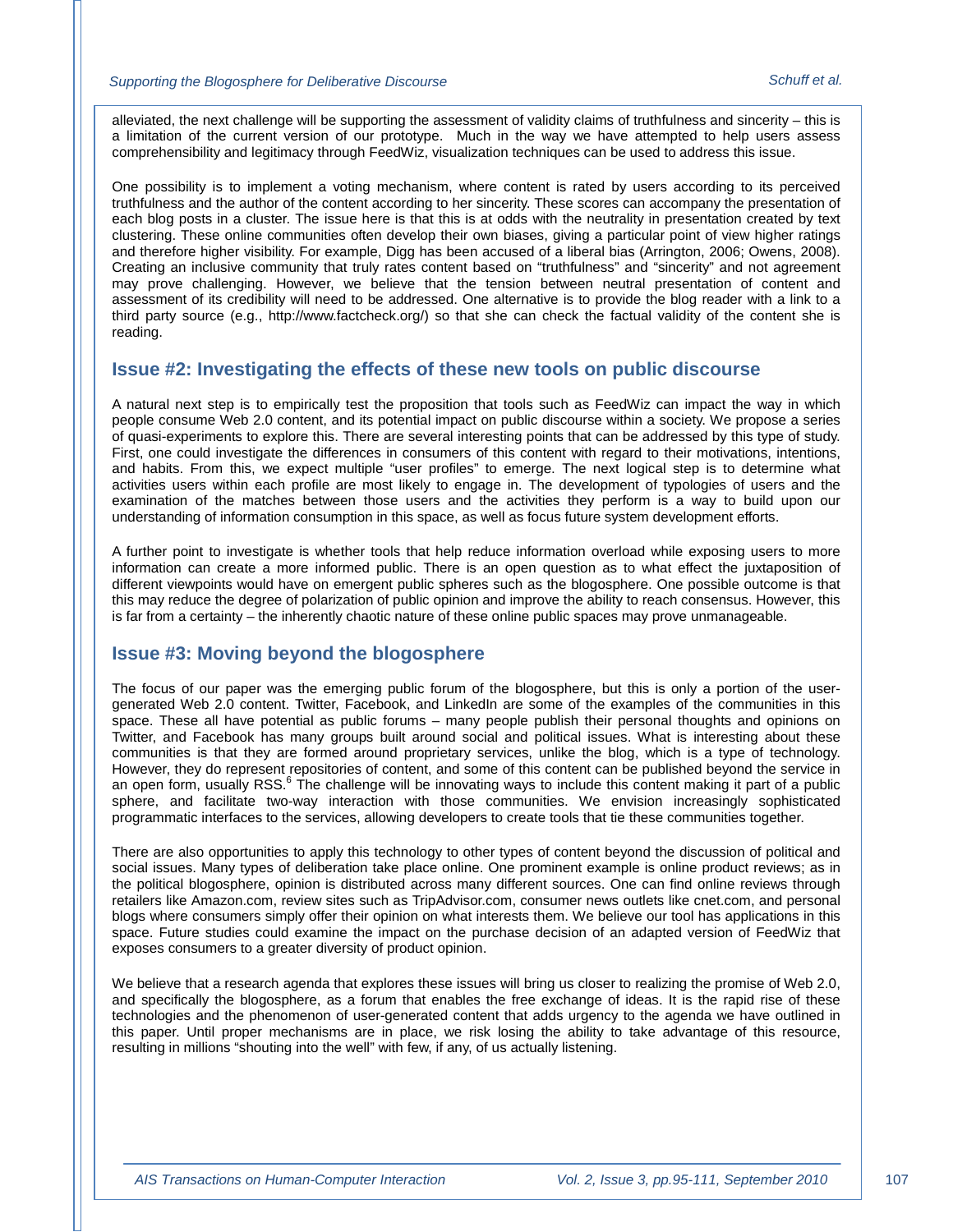## **ACKNOWLEDGEMENTS**

An early version of this paper was presented at the Fourth Annual SIGDSS Pre-ICIS Workshop on Decision Support Systems in Milwaukee, Wisconsin (December, 2006). We would like to thank Juhi Ghosh for her assistance with programming the prototype for this project. We would also like to thank Ojelanki Ngwenyama for his advice in framing the paper.

## **REFERENCES**

- Anderson, C. (2008) *The Long Tail, Revised and Updated Edition: Why the Future of Business is Selling Less of More*. New York: Hyperion.
- Arrington, M. (2006) "Troubles in Diggville," retrieved March 6, 2010, from techcrunch.com/2006/09/06/troubles-indiggville/.
- Asif, Z. and H.K. Klein (2009) "Open and Free Deliberation: A Prerequisite for Positive Design," *Information and Organization* (19) 3, pp. 186-197.
- Adamic, L.A. and N. Glance (2005) "The Political Blogosphere and the 2004 U.S. Election: Divided They Blog," in *Proceedings of the Third International Workshop on Link Discovery*, New York: ACM Press, pp. 36-43. Chicago, IL, August 21, 2005.
- Boland, R., R. Tankasi, and D. Te'eni (1994) "Designing Information Technology to Support Distributed Cognition," *Organization Science* (5) 3, pp. 456-475.
- Bray, T. (1996) "Measuring the Web," in *Proceedings of the Fifth International World Wide Web Conference on Computer Networks and ISDN Systems*, P.H. Enslow (Ed.), The Netherlands: Elsevier Science, p. 993- 1005. Paris, France, May 6-10, 1996.
- Card, S.K., T.P. Moran, and A. Newell (1986) "The Model Human Processor: An Engineering Model of Human Performance," in J. Thomas (Ed.) *Handbook of Perception and Human Performance*. New York: Wiley, pp. 1-35.
- Cayzer, S. (2004) "Semantic Blogging and Decentralized Knowledge Management," *Communications of the ACM* (47) 12, pp. 47-52.
- Chen, H., J. Nunamaker, R. Orwig, and O. Titkova (1998) "Information Visualization for Collaborative Computing," *Computer* (31) 8, pp. 75-82.
- Chen, H., C. Schuffels, and R. Orwig (1996) "Internet Categorization and Search: A Self-Organizing Approach," *Journal of Visual Communication and Image Representation* (7) 1, pp. 88-102.
- Crapo, A.W., L.B. Waisel, W.A. Wallace, and T.R. Willemain (2000) "Visualization and the Process of Modeling: A Cognitive-Theoretic View," in *Proceedings of the International Conference on Knowledge Discovery and Data Mining*, New York: ACM Press, pp. 218-226. Boston, MA, August 20-23, 2000.
- Cukier, W., R. Bauer, O. Ngwenyama, and C.A. Middleton (2009) "A Critical Analysis of Media Discourse on Information Technology," *Information Systems Journal*, (19) 2, pp. 175-196.
- Dahlberg, L. (2001) "Computer-Mediated Communication and the Public Sphere: A Critical Analysis," *Journal of Computer-Mediated Communication* (7) 1, retrieved August 19, 2010, from jcmc.indiana.edu/vol7/issue1/dahlberg.html.
- Dahlberg, L. (2001) "The Internet and Democratic Discourse: Exploring the Prospects of Online Deliberative Forums Extending the Public Sphere," *Information, Communication, & Society* (4) 4, pp. 615-633.
- Dearing, G. and C. Taylor (2008) "Creating the Next Generation Intranet," retrieved August 19, 2010, from telligent.com/resources/m/white\_papers/1330690.aspx.
- Gordon, T. and G. Richter (2002) "Discourse Support Systems for Deliberative Democracy," in *Proceedings of the First International Conference on Electronic Government*, London: Springer-Verlag, pp. 248-255. Aix-en-Provence, France, September 2002.
- Gore, A. (2007) *The Assault on Reason*. New York: Penguin Press HC.
- Habermas, J. (1974) "The Public Sphere: An Encyclopedia Article," *New German Critique* (3), pp. 49-55.
- Habermas, J. (1989) *The Structural Transformation of the Public Sphere: An Inquiry into a Category of Bourgeois Society*. Cambridge, MA: MIT Press.
- Habermas, J. (1996) *Between Facts and Norms: Contributions to a Discourse Theory of Law and Democracy*. Cambridge, MA: MIT Press.
- Habermas, J. (2006) "Political Communication in Media Society Does Democracy Still Enjoy an Epistemic Dimension? The Impact of Normative Theory on Empirical Research," *Communication Theory* (16), pp. 411- 426.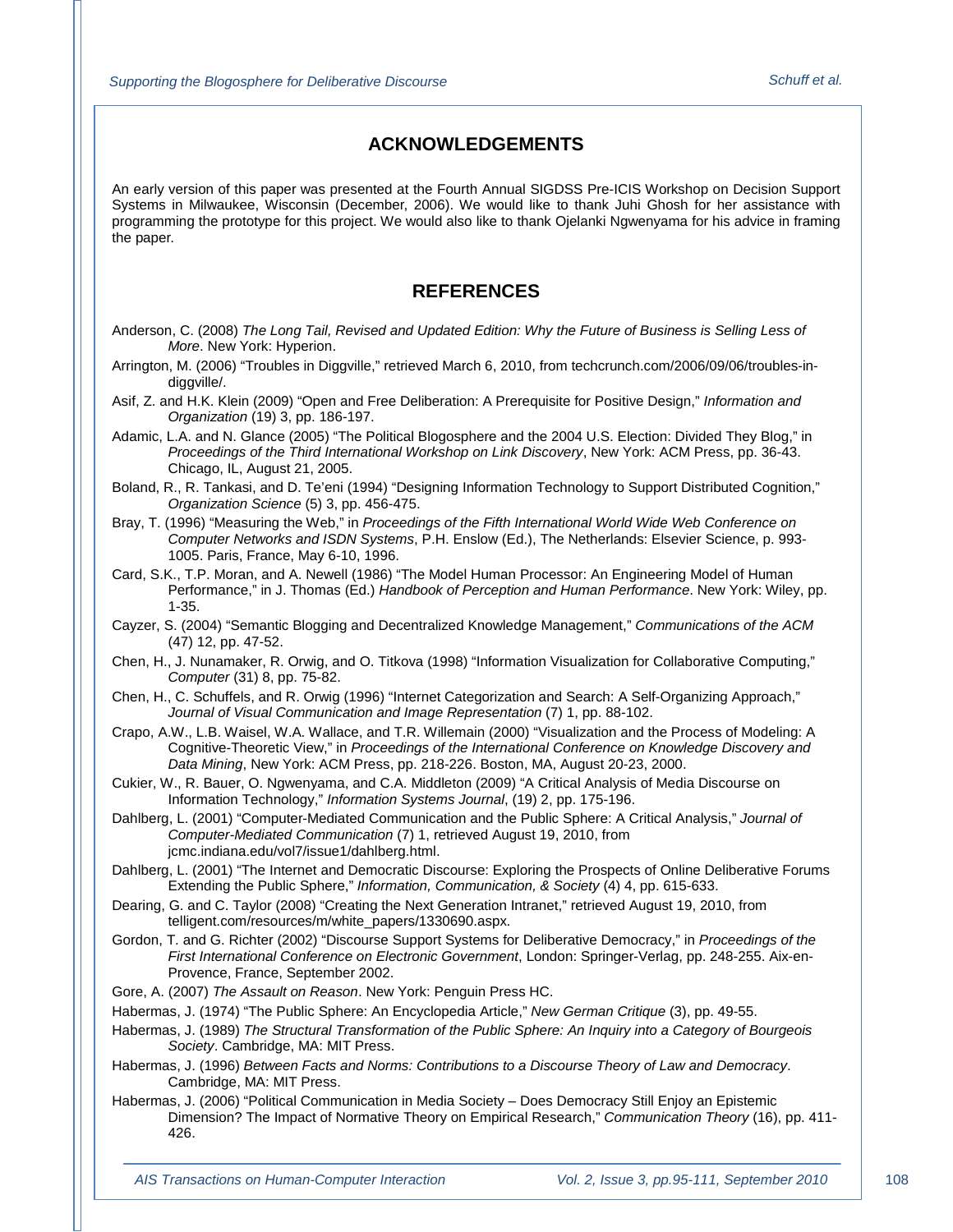Hearst, M. and P. Pedersen (1996) "Reexamining the Cluster Hypothesis: Scatter/Gather on Retrieval Results," in *Proceedings of the 1996 Conference on Research and Development in Information Retrieval*, New York: ACM Press, pp. 76-84. Zurich, Switzerland, August, 1996.

Heng, M. and A. De Moor (2003) "From Habermas' Communicative Theory to Practice on the Internet," *Information Systems Journal* (13) 4, pp. 331-352.

Keen, A. (2006) "Jurgen Habermas on Web 2.0. On Media, Culture, and Technology: The Future with a Twist," retrieved November 11, 2008 from

andrewkeen.typepad.com/the\_great\_seduction/2006/04/jurgen\_habermas.html.

Klein, H.K. and M.Q. Huynh (2004) "The Critical Social Theory of Jurgen Habermas and its Implications for IS Research," in J. Mingers and L. Willcocks (Eds.) *Social Theory and Philosophy for Information Systems*. Chichester, West Sussex: John Wiley and Sons, pp. 157-237.

- Kraus, W.A. (1984) *Collaboration in Organizations – Alternatives to Hierarchy*. New York: Human Sciences Press.
- Lenhart, A. and S. Fox (2006) "Bloggers: A Portrait of the Internet's New Storytellers," *Pew Internet & American Life Project*, retrieved November 11, 2008 from www.pewinternet.org/pdfs/PIP Bloggers Report July 19 2006.pdf.
- Lonchamp, J. and F. Muller (2001) "A Generic Support System for Distributed Deliberations," in *Proceedings of the Ninth International Conference on High Performance Computing and Networking*, L. O. Hertzberger, A. G. Hoekstra, and R. Williams (Eds.), Berlin/Heidelberg: Springer, pp. 221-230. Amsterdam, the Netherlands, June 25-27, 2001.
- Mandler, G. (1967) "Organization in Memory," in K.W. Spence and J.T. Spence (Eds.) *The Psychology of Learning and Motivation* (1). New York: Academic Press, pp. 327-372.
- Miller, G.A. (1962) "Information Input Overload," in *Proceedings of the Conference on Self-Organizing Systems* M.C. Yovits, G.T. Jacobi, and G.D. Goldstein (Eds.), Washington: Spartan Books, pp. 61-78. Chicago, IL, May 1962.
- P. McBurney and S. Parsons (2000). "Intelligent Systems to Support Deliberative Democracy in Environmental Regulation," in *Symposium on Artificial Intelligence and Legal Reasoning, Conference on Artificial Intelligence and the Simulation of Behaviour (AISB2000)*, D. Peterson (Ed.), Birmingham, UK, April 2000.
- Ó Baoill, A. (2004) "Weblogs and the Public Sphere," in L.J. Gurak , L. Antonijevic, C. Johnson, C. Ratcliff, and J. Reyman (Eds.) *Into the Blogosphere: Rhetoric, Community, and Culture of Weblogs*. Retrieved November 11, 2008, from blog.lib.umn.edu/blogosphere/weblogs\_and\_the\_public\_sphere.html.
- O'Reilly, T. (2005) "What is Web 2.0?" retrieved November 11, 2008, from www.oreillynet.com/pub/a/oreilly/tim/news/2005/09/30/what-is-web-20.html.
- Orwig, R.E., H. Chen, and J. Nunamaker (1997) "A Graphical, Self-Organizing Approach to Classifying Electronic Meeting Output," *Journal of the American Society for Information Science* (48) 2, pp. 157-170.
- Owens, S. (2008) "Digg Puts Focus on Politics, Bringing Charges of Liberal Bias," retrieved March 6, 2010, from www.pbs.org/mediashift/2008/09/digg-puts-focus-on-politics-bringing-charges-of-liberal-bias248.html.
- Pirolli, P., P. Schank, M. Hearst, and C. Diehl. (1996) "Scatter/Gather Browsing Communicates the Topic Structure of a Very Large Text Collection," in *Proceedings of the Conference on Human Factors in Computing Systems*, New York: ACM Press, pp. 213-220. Vancouver, BC, Canada, April 13-18, 1996.
- Richardson, S. (2005) "Knowledge Management and the Design of Distributed Cognition Systems," in *Proceedings of the 38th Hawaii International Conference on System Sciences*, Washington: Computer Society Press, p. 242a. Island of Hawaii, HI, January 3-6, 2005.
- Richardson, S., J. Courtney, and G. Wagner (2005) "DISCOMAP: A System to Support Distributed Cognition in Inquiring Organizations," in *Proceedings of the Eleventh American Conference on Information Systems*, Atlanta: Association for Information Systems, pp. 1620-1625. Omaha, NE, August 11-14, 2005.
- Roussinov, D.G. and H. Chen (1999) "Document Clustering for Electronic Meetings: An Experimental Comparison of Two Techniques," *Decision Support Systems*, (27) 1-2, pp. 67-79.
- Roussinov, D.G. and H. Chen (2001) "Information Navigation on the Web by Clustering and Summarizing Query Results," *Information Processing and Manageme*nt (37) 6, pp. 789-817.
- Roussinov, D.G. and J.L. Zhao (2003) "Automatic Discovery of Similarity Relationships through Web Mining," *Decision Support Systems* (35) 1, pp. 149-166.
- Saco, D. (2002) *Cybering Democracy: Public Space and the Internet*. Minneapolis, MN: University of Minnesota Press.
- Schuff, D., O. Turetken, and J. D'Arcy (2006) "A Multi-Attribute, Multi-Weight Clustering Approach to Managing 'Email Overload,'" *Decision Support Systems* (42) 3, pp. 1350-1365.
- Schuff, D., O. Turetken, J. D'Arcy, and D. Croson (2007) "Managing E-mail Overload: Solutions and Future Challenges," *Computer* (40) 2, pp. 31-36.
- Shirky, C. (2003) "Power Laws, Weblogs, and Inequality," retrieved November 11, 2008, from www.shirky.com/writings/powerlaw\_weblog.html.

Shneiderman, B. (1994) "Dynamic Queries for Visual Information Seeking," *IEEE Software* (11) 6, pp. 70-77.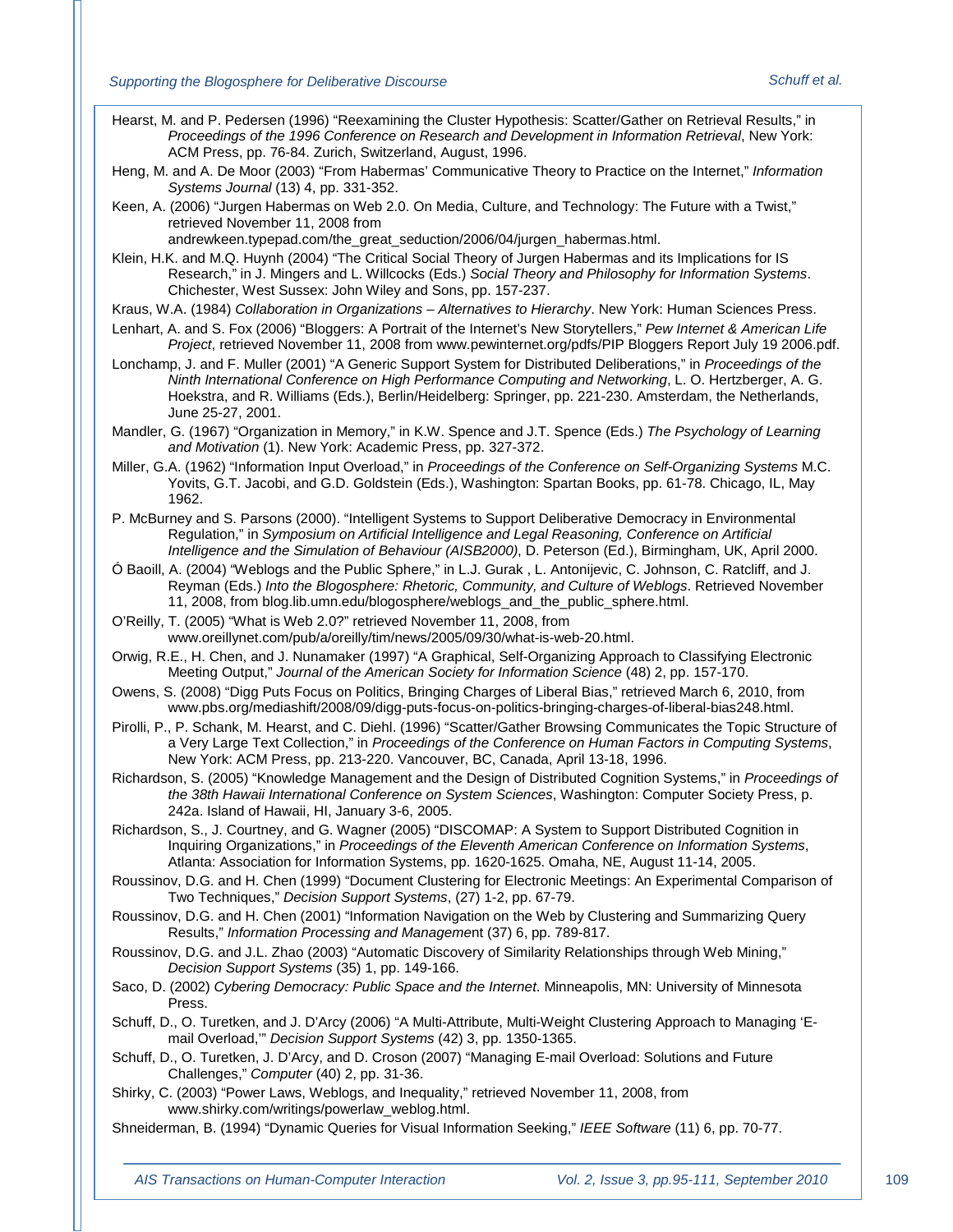Spangler, S., J.T. Kreulen, and J. Lessler (2003) "Generating and Browsing Multiple Taxonomies Over a Document Collection," *Journal of Management Information Systems* (19) 4, pp. 191-212.

Sunstein, C.R. (2004) "Democracy andFiltering," *Communications of the ACM* (47) 12, pp. 57-59.

Tufte, E.R. (1990) *Envisioning Information*. Connecticut: Graphics Press.

Tufte, E.R. (1997) *Visual Explanations*. Connecticut: Graphics Press.

Turetken, O. and R. Sharda (2004) "Development of a Fisheye-Based Information Search Processing Aid (FISPA) for Managing Information Overload in the Web Environment," *Decision Support Systems* (37) 3, pp. 415-434.

Turetken, O. and R. Sharda (2005) "Clustering-Based Visual Interfaces for Presentation of Web Search Results: An Empirical Investigation," *Information Systems Frontiers* (7) 3, pp. 273-297.

Turetken, O. and R. Sharda (2007) "Visualization of Web Spaces: State of the Art and Future Directions," *DATABASE for Advances in Information Systems* (38) 3, pp. 51-81.

van Rijsbergan, C. (1979) *Information Retrieval, 2nd Edition*. London: Butterworths.

White, D. (2009) "Day 2: The What and Why of Blogging," retrieved June 15, 2010, from http://technorati.com/blogging/article/day-2-the-what-and-why.

 <sup>1</sup> Available at http://directory.etalkinghead.com

<span id="page-16-0"></span><sup>2</sup> These four aspects of validity are generally defined as follows: *Truthfulness* refers to the factual accuracy of the content. *Legitimacy* is the degree to which the communication is consistent with socially accepted norms. A message's *comprehensibility* refers to its understandability. Finally, *sincerity* is the degree to which the message genuinely reflects its author's opinion (Habermas,

<sup>2006).&</sup>lt;br><sup>3</sup> See W3C technologies – http://www.w3.org/2001/sw/

 $^4$  Available at http://feeds.dailykos.com/dailykos/index.xml.<br><sup>5</sup> See http://www.grokker.com.

<sup>&</sup>lt;sup>6</sup> RSS stands for Really Simple Syndication, and is a method of publishing a collection of articles as a single document. RSS formatting standards allow any compliant application to read and parse an RSS feed.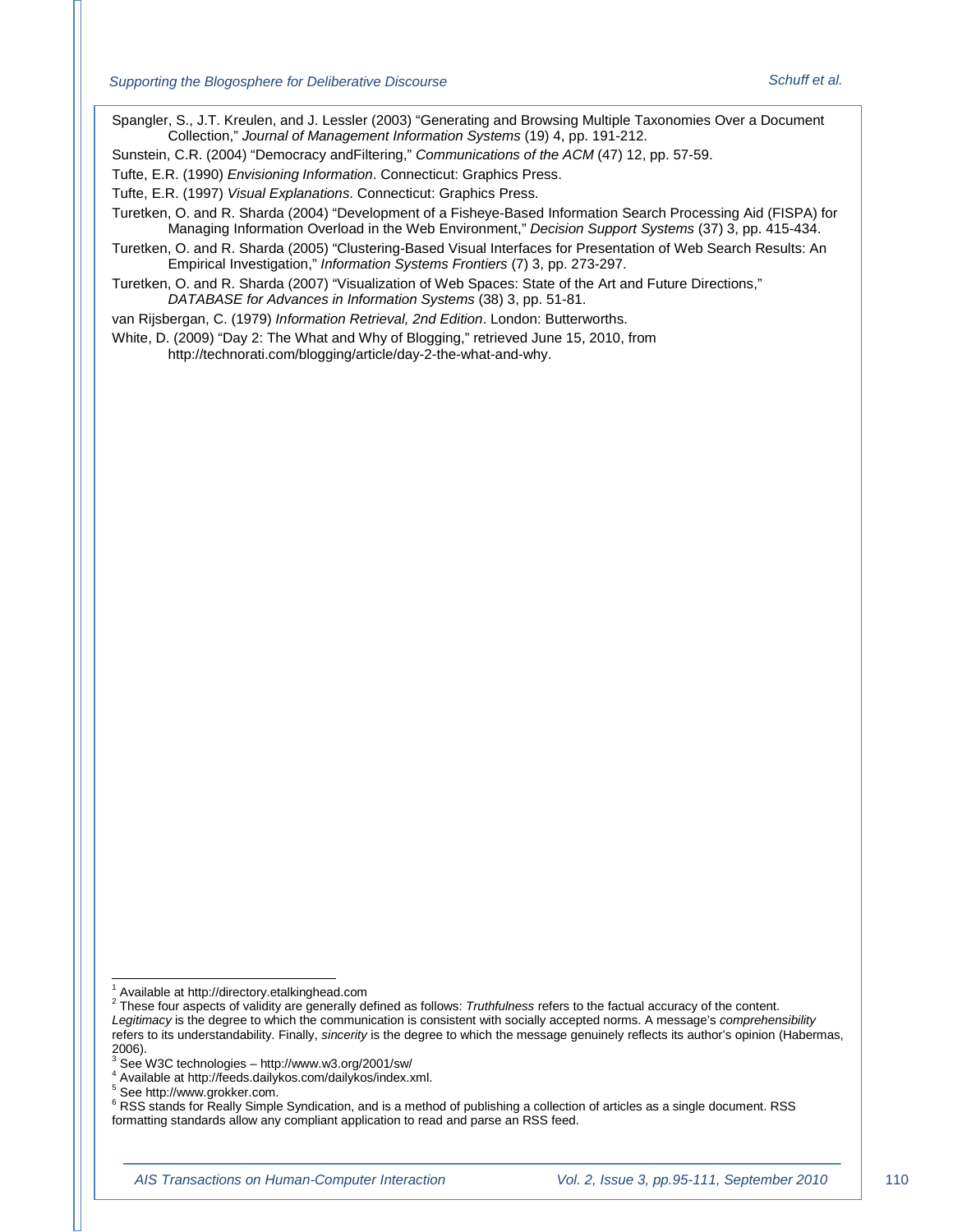## **ABOUT THE AUTHORS**



David Schuff is Associate Professor of Management Information Systems in the Fox School of Business at Temple University. He holds a BA in Economics from the University of Pittsburgh, an MBA from Villanova University, an MS in Information Management from Arizona State University, and a Ph.D. in Business Administration from Arizona State University. His research interests include the application of information visualization to decision support systems, data warehousing, and the assessment of total cost of ownership. His work has been published in MIS Quarterly, Decision Support Systems, Information & Management, Communications of the ACM, and Information Systems Journal.



Ozgur Turetken is an Associate Professor and a member of the Institute for Innovation and Technology Management at the Ted Rogers School of Management at Ryerson University. His research interests are decision modeling and human computer interaction with an emphasis on information organization and presentation. His previous work has appeared, or is scheduled to appear, in ACM Database, Communications of the ACM, Decision Support Systems, IEEE Computer, Information & Management, Information Systems, and Information Systems Frontiers. Dr. Turetken holds a BS in EE, an MBA (both from Middle East Technical University – Ankara, Turkey), and a PhD in Management Science and Information Systems (Oklahoma State University).



Zaheer Asif holds a PhD in Management Information Systems from Temple University in Pennsylvania. USA. His research interests include societal and strategic aspects of ICTs, Web 2.0 technologies and their interaction with the public sphere. He lectures on IS management, programming languages, database design and social computing at Institute of Business Administration, where he is also serving as the MIS Program Director. He also has industry experience of working with multinational corporations in various capacities. He conducts research for various government agencies including Central Board of Revenue, Export Promotion Bureau, and Software Export Board. His academic research has been published in international journals and conferences.

Copyright © 2010 by the Association for Information Systems. Permission to make digital or hard copies of all or part of this work for personal or classroom use is granted without fee provided that copies are not made or distributed for profit or commercial advantage and that copies bear this notice and full citation on the first page. Copyright for components of this work owned by others than the Association for Information Systems must be honored. Abstracting with credit is permitted. To copy otherwise, to republish, to post on servers, or to redistribute to lists requires prior specific permission and/or fee. Request permission to publish from: AIS Administrative Office, P.O. Box 2712 Atlanta, GA, 30301-2712 Attn: Reprints or via e-mail from [ais@aisnet.org.](mailto:ais@gsu.edu)